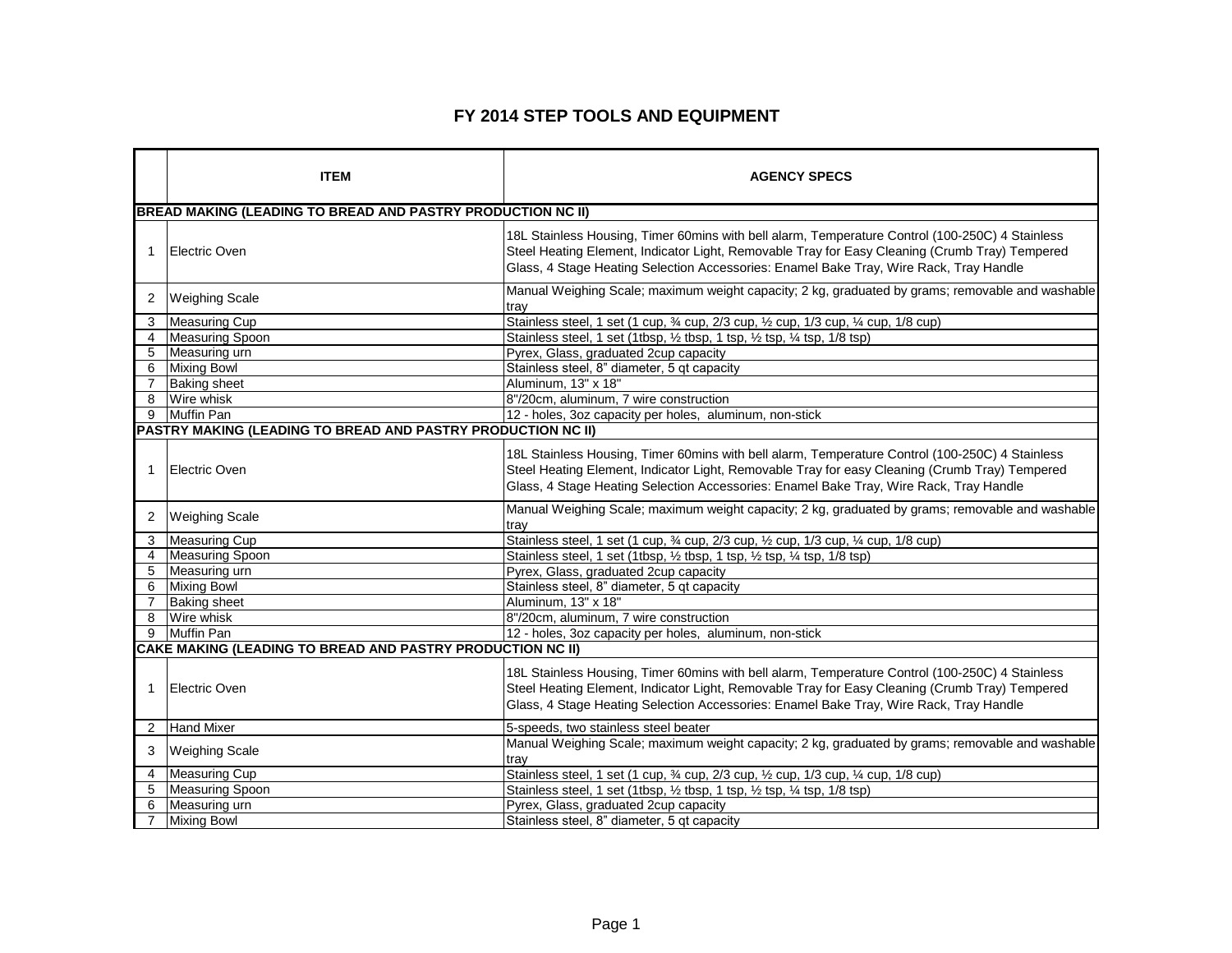|                | <b>ITEM</b>                                                                    | <b>AGENCY SPECS</b>                                                                                      |
|----------------|--------------------------------------------------------------------------------|----------------------------------------------------------------------------------------------------------|
| 8              | <b>Baking sheet</b>                                                            | Aluminum, 13" x 18"                                                                                      |
| 9              | <b>Muffin Pan</b>                                                              | 12 - holes, 3oz capacity per holes, aluminum, non-stick                                                  |
|                | 10 Rubber Scraper                                                              | Rubber head high heat resistant, flexible, 12"                                                           |
| 11             | Wire whisk                                                                     | 8"/20cm, aluminum, 7 wire construction                                                                   |
|                | PREPARE AND COOK HOT MEALS (LEADING TO COOKERY NC II)                          |                                                                                                          |
| $\mathbf 1$    | Saucepan                                                                       | 1 qt hard-anodized aluminum, non-stick, riveted handle, break resistant tempered glass lid               |
| $\overline{2}$ | <b>Mixing Bowl</b>                                                             | Stainless steel, 8" diameter, 5 gt capacity                                                              |
| 3              | <b>Measuring Cup</b>                                                           | Stainless steel, 1 set (1 cup, 3⁄4 cup, 2/3 cup, 1/2 cup, 1/3 cup, 1/4 cup, 1/8 cup)                     |
| $\overline{4}$ | Measuring Spoon                                                                | Stainless steel, 1 set (1tbsp, 1/2 tbsp, 1 tsp, 1/2 tsp, 1/4 tsp, 1/8 tsp)                               |
| 5              | Strainer                                                                       | 8" diameter, single fine mesh, flat wooden handle                                                        |
| 6              | Chef's Knife                                                                   | 8", stainless steel blade with black polymer handle                                                      |
| $\overline{7}$ | <b>Cleaver Knife</b>                                                           | 6", Stain-resistant carbon steel blade                                                                   |
| 8              | Chopping Board                                                                 | 9 1/2" X 17 1/2", crafted of polyethylene                                                                |
| 9              | Wooden Spoon                                                                   | 6" long, biodegradable, solid birchwood                                                                  |
|                | 10 Food Tong                                                                   | Stainless steel, wide clam shell head, with sliding ring, 9"                                             |
|                | PREPARE COLD MEALS (LEADING TO COOKERY NC II)                                  |                                                                                                          |
| $\mathbf{1}$   | Saucepan                                                                       | 1 qt hard-anodized aluminum, non-stick, riveted handle, break resistant tempered glass lid               |
| $\overline{2}$ | Chopping Board                                                                 | 9 1/2" X 17 1/2", crafted of polyethylene                                                                |
| 3              | Measuring Cup                                                                  | Stainless steel, 1 set (1 cup, 3⁄4 cup, 2/3 cup, 1/2 cup, 1/3 cup, 1/4 cup, 1/8 cup)                     |
|                | 4 Measuring Spoon                                                              | Stainless steel, 1 set (1tbsp, 1/2 tbsp, 1 tsp, 1/2 tsp, 1/4 tsp, 1/8 tsp)                               |
| 5              | <b>Mixing Bowl</b>                                                             | Stainless steel, 8" diameter, 5 gt capacity                                                              |
| 6              | Food Tong                                                                      | Stainless steel, wide clam shell head, with sliding ring, 9"                                             |
| $\overline{7}$ | Chef's Knife                                                                   | 8", stainless steel blade with black polymer handle                                                      |
| 8              | Wooden Spoon                                                                   | 6" long, biodegradable, solid birchwood                                                                  |
|                | PROCESS FOOD BY SALTING, CURING AND SMOKING (LEADING TO FOOD PROCESSING NC II) |                                                                                                          |
| 1              | <b>Mixing Bowl</b>                                                             | Stainless steel, 8" diameter, 5 qt capacity                                                              |
| $\overline{2}$ | Chopping Board                                                                 | 9 1/2" X 17 1/2", crafted of polyethylene                                                                |
| 3              | <b>Utility Tray</b>                                                            | 19 1/2"X11 1/2, large rectangular tray                                                                   |
|                | 4 Food Tong                                                                    | Stainless steel, wide clam shell head, with sliding ring, 9"                                             |
| 5              | Chef's Knife                                                                   | 8", stainless steel blade with black polymer handle                                                      |
| 6              | <b>Cleaver knife</b>                                                           | 6". Stain-resistant carbon steel blade                                                                   |
|                | PROCESS FOODS BY FERMENTATION AND PICKLING (LEADING TO FOOD PROCESSING NC II)  |                                                                                                          |
| 1              | <b>Weighing Scale</b>                                                          | Manual Weighing Scale; maximum weight capacity; 2 kg, graduated by grams; removable and washable<br>tray |
| 2              | Chef's Knife                                                                   | 8", stainless steel blade with black polymer handle                                                      |
| 3              | Colander                                                                       | 5 qts capacity, stainless steel, with two grip handles                                                   |
| 4              | <b>Mixing Bowl</b>                                                             | Stainless steel, 8" diameter, 5 gt capacity                                                              |
| 5              | Food Tong                                                                      | Stainless steel, wide clam shell head, with sliding ring, 9"                                             |
| 6              | Strainer                                                                       | 8" diameter, single fine mesh, flat wooden handle                                                        |
| $\overline{7}$ | <b>Pressure Cooker</b>                                                         | Aluminum Pressure Cooker Thickness of body & lid: 2.00mm Capacity: 6L                                    |
|                | 8 Chopping Board                                                               | 9 1/2" X 17 1/2", crafted of polyethylene                                                                |
|                | PROCESS FOODS BY SUGAR CONCENTRATION (LEADING TO FOOD PROCESSING NC II)        |                                                                                                          |

 $\mathbb{R}^2$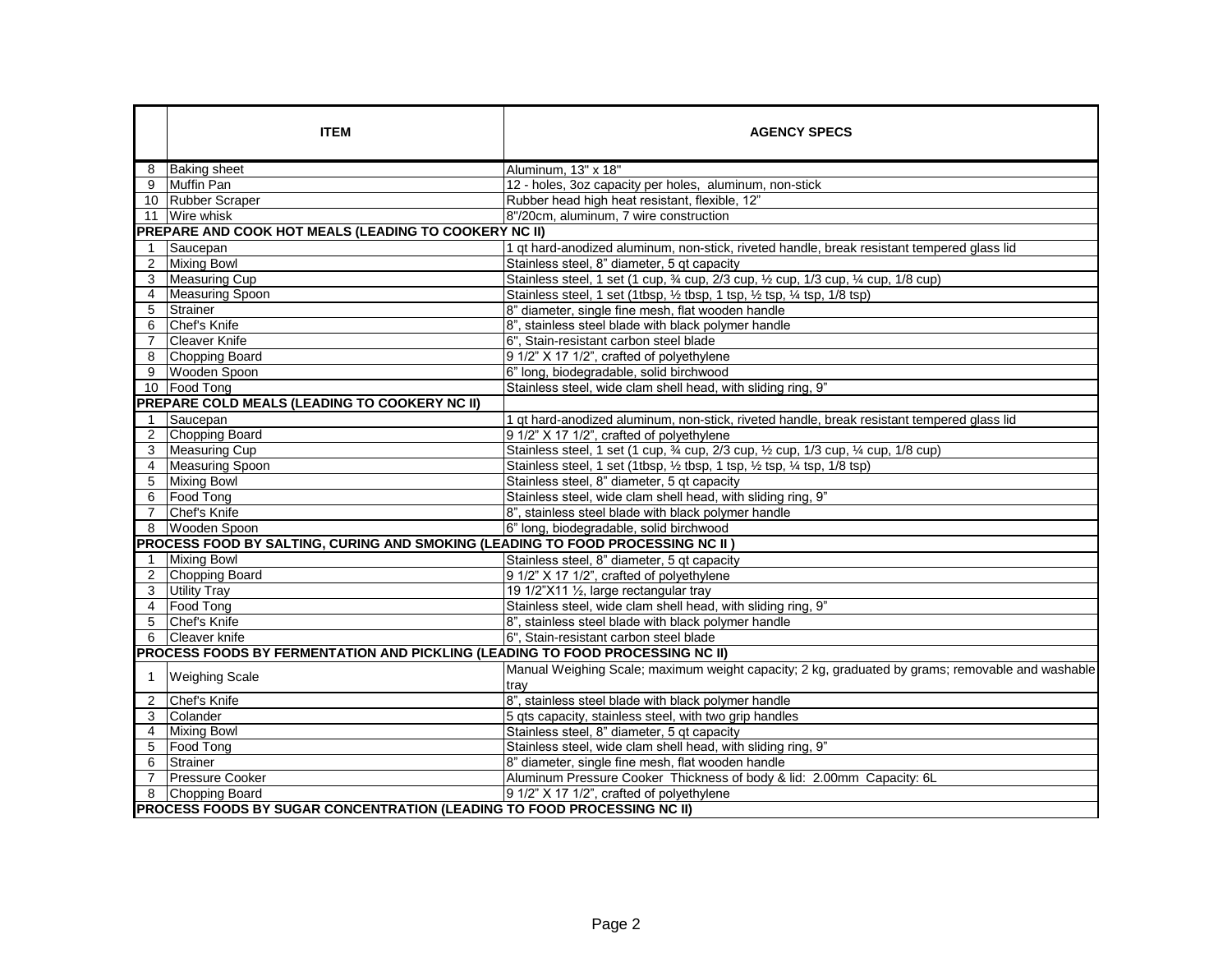|                | <b>ITEM</b>                   | <b>AGENCY SPECS</b>                                                                                                                                                        |
|----------------|-------------------------------|----------------------------------------------------------------------------------------------------------------------------------------------------------------------------|
| $\mathbf 1$    | Candy Thermometer             | Easy to read, 8" face measures temperatures from 100 to 400 degrees F; stainless steel; 12" long<br>overall; insulated handle's adjustable clip secures thermometer to pan |
| 2              | <b>Weighing Scale</b>         | Manual Weighing Scale; maximum weight capacity; 2 kg, graduated by grams; removable and washable<br>trav                                                                   |
| 3              | Chef's Knife                  | 8", stainless steel blade with black polymer handle                                                                                                                        |
| $\overline{4}$ | <b>Mixing Bowl</b>            | Stainless steel, 8" diameter, 5 gt capacity                                                                                                                                |
| 5              | Food Tong                     | Stainless steel, wide clam shell head, with sliding ring, 9"                                                                                                               |
| 6              | Strainer                      | 8" diameter, single fine mesh, flat wooden handle                                                                                                                          |
| $\overline{7}$ | <b>Rubber Scraper</b>         | Rubber head high heat resistant, flexible, 12"                                                                                                                             |
| 8              | <b>Pressure Cooker</b>        | Aluminum Pressure Cooker Thickness of body & lid: 2.00mm Capacity: 6L                                                                                                      |
| 9              | Chopping Board                | 9 1/2" X 17 1/2", crafted of polyethylene                                                                                                                                  |
|                | 10   Funnel                   | Durable plastic, in 4 different sizes                                                                                                                                      |
|                |                               | INSTALL WIRING DEVICES/INSTALL LIGHTING SYSTEM (LEADING TO ELECTRICAL INSTALLATION AND MAINTENANCE NC II)                                                                  |
|                |                               | Multi-tester Analog DCV Range: 0.1 V to 1000V ACV Range: 10 to 750V Internal Battery: R6(IEC) or                                                                           |
| $\mathbf{1}$   | VOM (Multitester)             | UM-3 1.5V x 2 Internal Fuse: 0.5Ano,/250V/5.2mm dia. X 20mm Dimension and Weight: 159.5 x 129 x                                                                            |
|                |                               | 41.5 mm/approx. 320g Resistance: X1 to X1k                                                                                                                                 |
| 2              | Pull-Push Rule                | Blade length 8m/26ft Blade width 1" High impact ABS case with durable rubber Corrosion resistant tru-                                                                      |
|                |                               | zero end                                                                                                                                                                   |
| 3              | Long Nose Pliers              | Overall Length: 8-9/16" (217mm) Knife Length: 5/8" (16mm) Material: Carbon Steel Handle Finished:<br>plastic dipped                                                        |
| 4              | <b>Diagonal Cutting Plier</b> | Overall length 8-1/16" (205mm), Handle finish plastic dipped, Carbon Steel                                                                                                 |
|                |                               | Flat Blade Tip 3X75, 5X100, 6X125 Phillips 1X75, PH 2X100, PH 2X125 Plastic and rubberized handle,                                                                         |
| 5              | <b>Screw Driver</b>           | Chrome Vanadium Shank 6"                                                                                                                                                   |
|                |                               | Overall length 5-1/2", Taper ground cutlery steel blade, Ergonomically designed slip resistant grip,                                                                       |
| 6              | Hook Knife                    | <b>Plastic Handle</b>                                                                                                                                                      |
|                | <b>CARPENTRY NC II</b>        |                                                                                                                                                                            |
| $\overline{1}$ | <b>Cross Cut Saw</b>          | Aggressive multipurpose saw; 9 points per inch; 8 teeth per inch; hardwood handle; 15" in length                                                                           |
| 2              | <b>Claw Hammer</b>            | Forged high-carbon steel head; smooth face; 16 oz; wood handle                                                                                                             |
|                |                               | Includes Chalk Reel And 4 Oz. Bottle Blue Chalk                                                                                                                            |
|                |                               | <b>High Impact Abs Case</b>                                                                                                                                                |
|                |                               | On-Board Hook Storage                                                                                                                                                      |
| 3              | <b>Chalk Line Reel</b>        | Stainless-Steel Hook                                                                                                                                                       |
|                |                               | Sliding Door For Easy Filling                                                                                                                                              |
|                |                               | <b>Folding Crank Handle</b>                                                                                                                                                |
|                |                               | Blade length 8m/26ft Blade width 1" High impact ABS case with durable rubber Corrosion resistant tru-                                                                      |
| 4              | Pull-Push Rule                | zero end                                                                                                                                                                   |
| 5              | <b>Steel Square</b>           | Carpenters steel square; 2x16x24" aluminum steel                                                                                                                           |
| 6              | <b>Spirit Level</b>           | Torpedo level; high impact plastic; magnetic; 3 vials; Length: 8"                                                                                                          |
| $\overline{7}$ | Plumb bob                     | Machined 12 Oz; With Nylon String                                                                                                                                          |
| 8              | Sledge Hammer                 | Forged High-Carbon Steel Head; 4 Lbs. (1.81 Kg) With Wooden Handle                                                                                                         |
| 9              | <b>Wood Chisel</b>            | Forged steel blade; 3/4: blade width; plastic handle                                                                                                                       |
| 10             | <b>Hard Hat</b>               | V-Rib Safety Hard Hat; Yellow                                                                                                                                              |
| 11             | Goggle                        | Material: Polycarbonate, Clear Safety Goggle                                                                                                                               |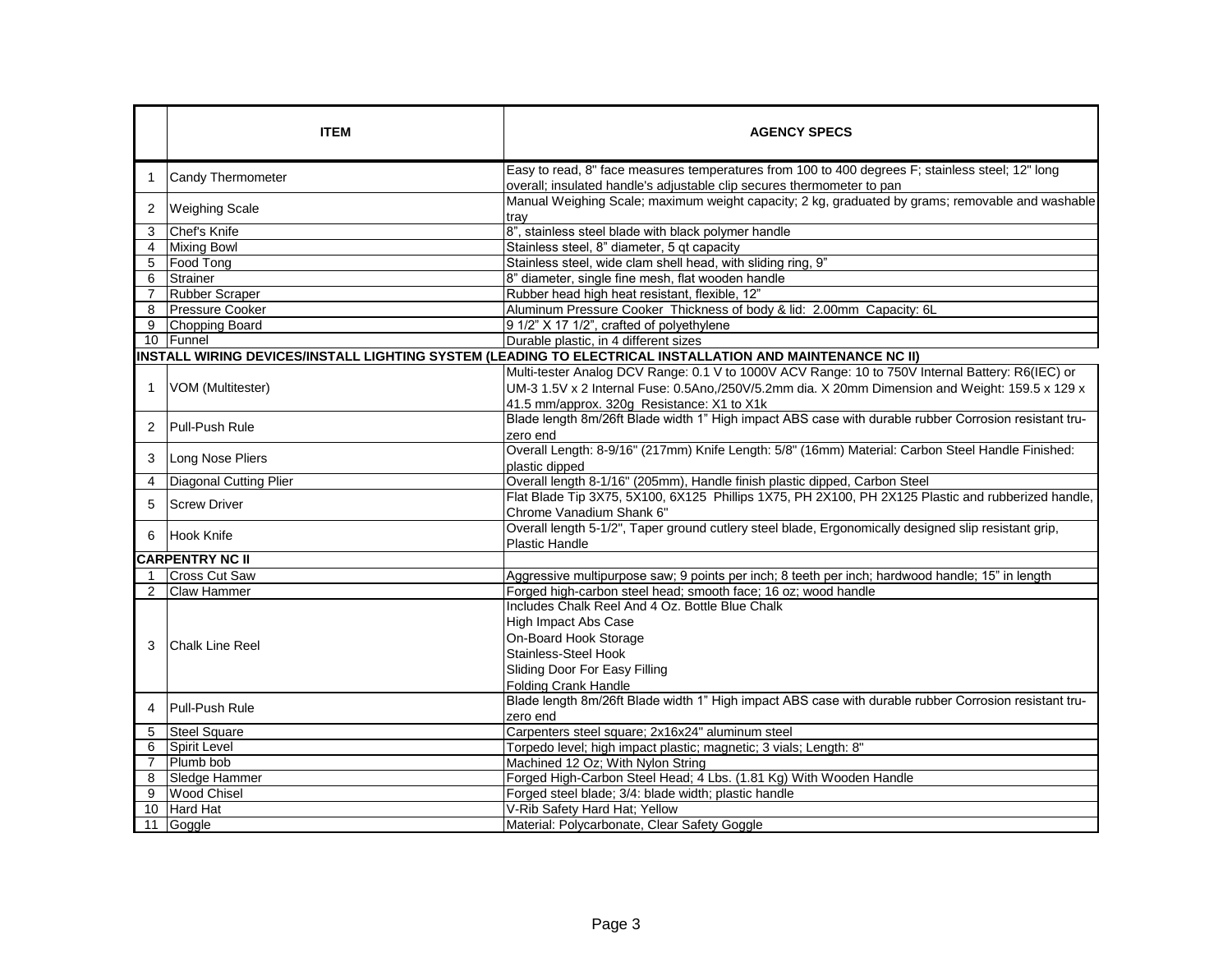|                | <b>ITEM</b>                                                        | <b>AGENCY SPECS</b>                                                                                               |
|----------------|--------------------------------------------------------------------|-------------------------------------------------------------------------------------------------------------------|
|                |                                                                    | PERFORM SINGLE UNIT PLUMBING INSTALLATION AND REPAIR MAINTENANCE WORKS (LEADING TO PLUMBING NC II)                |
|                | Pipe Wrench                                                        | 14" Straight cast iron handle                                                                                     |
| $\overline{2}$ | Hacksaw                                                            | Adjustable hacksaw frame with bi-metal hacksaw blade, 24 TPI, aluminum alloy frame and handle                     |
|                | 3 PVC pipe cutter                                                  | PVC pipe cutter; steel handle                                                                                     |
| $\overline{4}$ | Pull-Push Rule                                                     | Blade length 8m/26ft Blade width 1" High impact ABS case with durable rubber Corrosion resistant tru-<br>zero end |
|                | 5 Hammer, Ball Peen                                                | Forge hard steel; jacketed graphite ballpeen hammer, 16 oz.                                                       |
|                | <b>MASONRY NC I</b>                                                |                                                                                                                   |
|                | <b>Pointing Trowel</b>                                             | Steel 8"                                                                                                          |
| $\overline{2}$ | Pull-Push Rule                                                     | Blade length 8m/26ft Blade width 1" High impact ABS case with durable rubber Corrosion resistant tru-<br>zero end |
| 3              | Plumb bob                                                          | Machined 12 Oz; With Nylon String                                                                                 |
| $\overline{4}$ | Hacksaw                                                            | Adjustable hacksaw frame with bi-metal hacksaw blade, 24 TPI, aluminum alloy frame and handle                     |
| 5              | Spirit Level                                                       | Torpedo level; high impact plastic; magnetic; 3 vials; Length: 8"                                                 |
|                | 6 Mason Hammer (Sledge)                                            | Forged High-Carbon Steel Head; 4 Lbs. (1.81 Kg) With Wooden Handle.                                               |
| $\overline{7}$ | <b>Steel Square</b>                                                | Carpenters steel square; 2x16x24" aluminum steel                                                                  |
|                | PLASTER CONCRETE/MASONRY SURFACE (LEADING TO MASONRY NC II)        |                                                                                                                   |
|                | <b>Pointing Trowel</b>                                             | Steel 8"                                                                                                          |
| $\overline{2}$ | Pull-Push Rule                                                     | Blade length 8m/26ft Blade width 1" High impact ABS case with durable rubber Corrosion resistant tru-<br>zero end |
| 3              | Plumb bob                                                          | Machined 12 Oz; With Nylon String                                                                                 |
| $\overline{4}$ | <b>Hacksaw</b>                                                     | Adjustable hacksaw frame with bi-metal hacksaw blade, 24 TPI, aluminum alloy frame and handle                     |
| 5              | <b>Spirit Level</b>                                                | Torpedo level; high impact plastic; magnetic; 3 vials; Length: 8"                                                 |
|                | 6 Mason Hammer (Sledge)                                            | Forged High-Carbon Steel Head; 4 Lbs. (1.81 Kg) With Wooden Handle.                                               |
|                | 7 Steel Square                                                     | Carpenters steel square; 2x16x24" aluminum steel                                                                  |
|                | INSTALL PRE-CAST BALUSTERS AND HANDRAIL (LEADING TO MASONRY NC II) |                                                                                                                   |
|                | <b>Pointing Trowel</b>                                             | Steel 8"                                                                                                          |
| $\overline{2}$ | Pull-Push Rule                                                     | Blade length 8m/26ft Blade width 1" High impact ABS case with durable rubber Corrosion resistant tru-<br>zero end |
| 3              | Plumb bob                                                          | Machined 12 Oz; With Nylon String                                                                                 |
| 4              | <b>Hacksaw</b>                                                     | Adjustable hacksaw frame with bi-metal hacksaw blade, 24 TPI, aluminum alloy frame and handle                     |
| 5              | Spirit Level                                                       | Torpedo level; high impact plastic; magnetic; 3 vials; Length: 8"                                                 |
| 6              | Mason Hammer (Sledge)                                              | Forged High-Carbon Steel Head; 4 Lbs. (1.81 Kg) With Wooden Handle.                                               |
| $\overline{7}$ | Steel Square                                                       | Carpenters steel square; 2x16x24" aluminum steel                                                                  |
|                | <b>TILE SETTING NC II</b>                                          |                                                                                                                   |
|                | Nipper, End Cutter                                                 | End nipper Plier 6"                                                                                               |
| $\overline{2}$ | Plier                                                              | Non slip two ton color grip; drop forged alloy steel                                                              |
| 3              | <b>Claw Hammer</b>                                                 | Forged High-Carbon Steel Head; Smooth Face; 16 Oz; Wood Handle                                                    |
| $\overline{4}$ | <b>Notched Trowel</b>                                              | Plastering Trowel; carbon steel; plastic handle                                                                   |
| 5              | Spirit Level                                                       | Torpedo level; high impact plastic; magnetic; 3 vials; Length: 24"                                                |
|                | Pull-Push Rule                                                     | Blade length 8m/26ft Blade width 1" High impact ABS case with durable rubber Corrosion resistant tru-<br>zero end |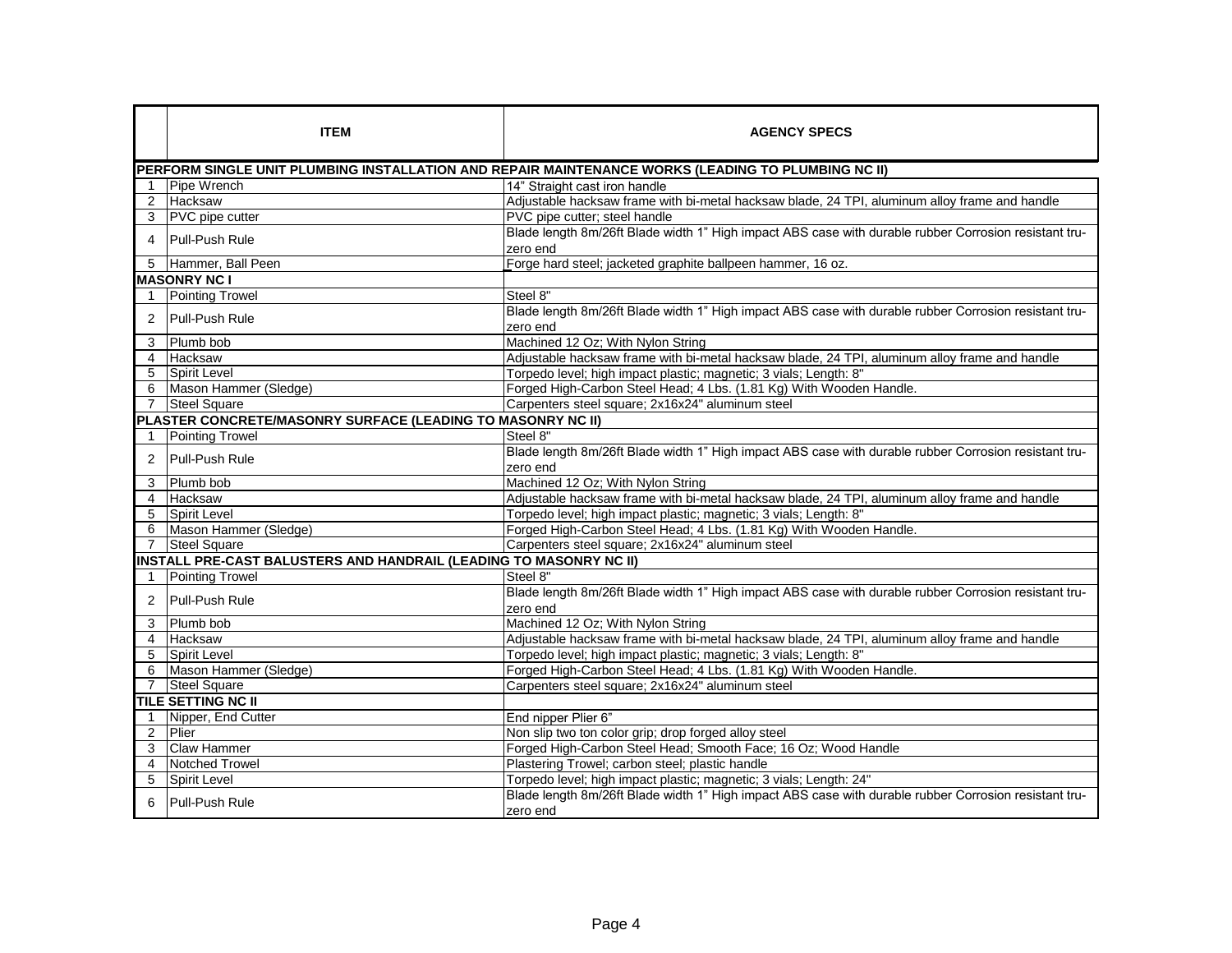|                | <b>ITEM</b>                        | <b>AGENCY SPECS</b>                                                                                               |
|----------------|------------------------------------|-------------------------------------------------------------------------------------------------------------------|
|                | Tile Cutter                        | Pen type, carbide tip, manual 10"L                                                                                |
| 8              | <b>Cement Trowel</b>               | 6" length carbon steel; wooden handle                                                                             |
|                | 9 Hand Saw                         | 18" length alloy steel all teeth precision level sharpened 9 points per inch 7 teeth per inch                     |
|                | PIPEFITTING NC II                  |                                                                                                                   |
| $\mathbf{1}$   | <b>Steel Square</b>                | Carpenters steel square; 2x16x24" aluminum steel                                                                  |
| 2              | Center Punch                       | Round, 3/8"X4", pointed tip                                                                                       |
| 3              | <b>Ballpeen hammer</b>             | Wooden handle 12 oz, 12" over all length high carbon steel                                                        |
|                | 4 Spirit Level                     | Torpedo level; high impact plastic; magnetic; 3 vials; Length: 24"                                                |
| 5              | Pull-Push Rule                     | Blade length 8m/26ft Blade width 1" High impact ABS case with durable rubber Corrosion resistant tru-<br>zero end |
| 6              | File                               | Half-round, 8", Plastic handle, Total of blade                                                                    |
| $\overline{7}$ | Adjustable Wrench                  | 12" length, alloy steel, 0-2" jaw opening, 1 5/16 open cap                                                        |
| 8              | Plumb Bob                          | Machined 12 Oz; With Nylon String                                                                                 |
| 9              | Goggle                             | Material: Polycarbonate, Clear safety Goggle                                                                      |
|                | <b>CONSTRUCTION PAINTING NC II</b> |                                                                                                                   |
| 1              | Paint Brush                        | Soft Bristle, 3/4"                                                                                                |
| 2              | Paint Brush                        | Soft Bristle, 1"                                                                                                  |
| 3              | Paint Brush                        | Soft Bristle, 1 1/2"                                                                                              |
| 4              | Paint Brush                        | Soft Bristle, 2"                                                                                                  |
| 5              | Paint Brush                        | Soft Bristle, 2 1/2"                                                                                              |
| 6              | <b>Paint Brush</b>                 | Soft Bristle, 3"                                                                                                  |
| $\overline{7}$ | Paint brush                        | Soft Bristle, 4"                                                                                                  |
| 8              | Spray gun, gravity feed type       | Professional gravity feed HVLP spray gun with a 1.4mm fluid tip, 1 liter Aluminum cup and air regulator           |
| 9              | <b>Pallet Knife</b>                | Hardened, tempered and polished steel blade; plastic handle; blade width: 3 inches; full tang blade               |
|                | 10 Putty Knife                     | Hardened, tempered and polished steel blade; plastic handle; blade width: 2 inches; full tang blade               |
|                | 11 NT Cutter                       | With Blade Snapper; Thumb-Dial Blade Release                                                                      |
|                | 12 Paint Roller                    | Paint Roller foam with handle, size:4"                                                                            |
|                | 13 Paint Roller                    | Paint Roller Foam with handle size7"                                                                              |
|                | 14 Paint Roller                    | Paint Roller foam with handle, size:9"                                                                            |
|                | 15 Paint Tray                      | Plastic size 9"                                                                                                   |
|                | <b>FURNITURE MAKING NC II</b>      |                                                                                                                   |
|                | Paint Brush                        | Soft Bristle, 3/4"                                                                                                |
| 2              | Paint Brush                        | Soft Bristle, 1"                                                                                                  |
| 3              | Paint Brush                        | Soft Bristle, 1 1/2"                                                                                              |
| 4              | <b>Paint Brush</b>                 | Soft Bristle, 2"                                                                                                  |
| 5              | <b>Paint Brush</b>                 | Soft Bristle, 2 1/2"                                                                                              |
| 6              | <b>Paint Brush</b>                 | Soft Bristle, 3"                                                                                                  |
|                | Paint brush                        | Soft Bristle, 4"                                                                                                  |
| 8              | Spray gun, gravity feed type       | Professional gravity feed HVLP spray gun with a 1.4mm fluid tip, 1 liter Aluminum cup and air regulator           |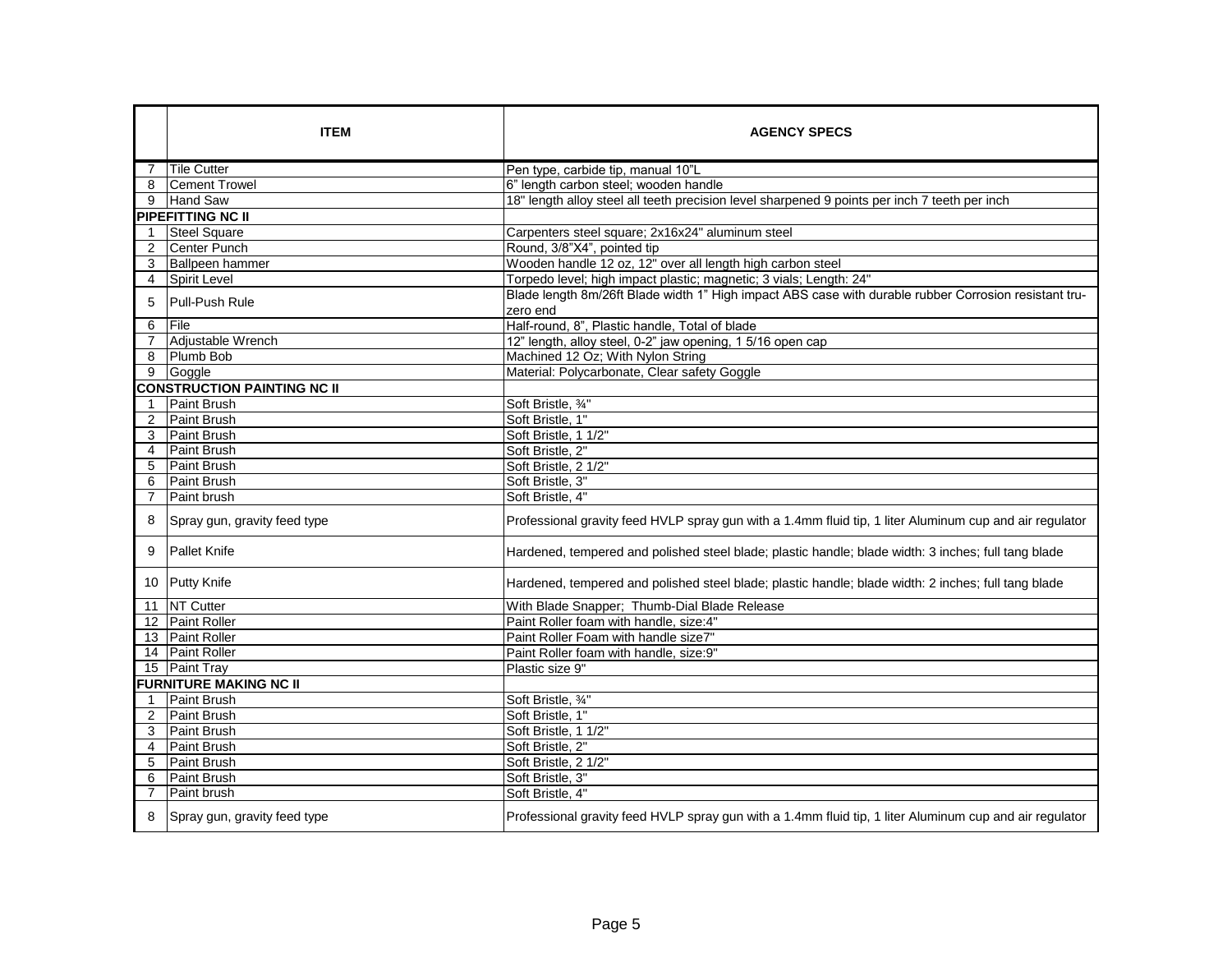|                | <b>ITEM</b>                                                             | <b>AGENCY SPECS</b>                                                                                                                                                                                                                               |
|----------------|-------------------------------------------------------------------------|---------------------------------------------------------------------------------------------------------------------------------------------------------------------------------------------------------------------------------------------------|
| 9              | <b>Pallet Knife</b>                                                     | Hardened, tempered and polished steel blade; plastic handle; blade width: 3 inches; full tang blade                                                                                                                                               |
|                | 10 Putty Knife                                                          | Hardened, tempered and polished steel blade; plastic handle; blade width: 2 inches; full tang blade                                                                                                                                               |
| 11             | NT Cutter                                                               | With Blade Snapper; Thumb-Dial Blade Release                                                                                                                                                                                                      |
|                | 12 Paint Roller                                                         | Paint Roller foam with handle, size:4"                                                                                                                                                                                                            |
|                | 13 Paint Roller                                                         | Paint Roller Foam with handle size7"                                                                                                                                                                                                              |
|                | 14 Paint Roller                                                         | Paint Roller foam with handle, size:9"                                                                                                                                                                                                            |
|                | 15 Paint Tray                                                           | Plastic size 9"                                                                                                                                                                                                                                   |
|                | SHIELDED METAL ARC WELDING (SMAW) NC I                                  |                                                                                                                                                                                                                                                   |
| $\mathbf{1}$   | <b>Welding Mask</b>                                                     | Thermoplastic welding helmet, fixed front welding helmet, 2" X 41/4" molded standard window                                                                                                                                                       |
| 2              | Portable Welding Machine                                                | Portable welding machine, 230V, 60 hrtz, single phase, 200A                                                                                                                                                                                       |
|                |                                                                         | SERVICE CONSUMER ELECTRONIC PRODUCTS AND SYSTEMS (ASSEMBLY OF SOLAR NIGHTLIGHT AND POST LAMP)                                                                                                                                                     |
|                | Hot air soldering tool                                                  | Watt Hot Air<br>Input Voltage: 220VAC +/-10%, 60<br><b>Hz Power Consumption</b>                                                                                                                                                                   |
| 2              | Long Nose Pliers                                                        | Overall Length: 8-9/16" (217mm) Knife Length: 5/8" (16mm) Material: Carbon Steel Handle Finished:<br>plastic dipped                                                                                                                               |
| 3              | VOM (Multitester)                                                       | Multi-tester Analog DCV Range: 0.1 V to 1000V ACV Range: 10 to 750V Internal Battery: R6(IEC) or<br>UM-3 1.5V x 2 Internal Fuse: 0.5Ano,/250V/5.2mm dia. X 20mm Dimension and Weight: 159.5 x 129 x<br>41.5 mm/approx. 320g Resistance: X1 to X1k |
|                | RAISE POULTRY (LEADING TO ANIMAL PRODUCTION NC II)                      |                                                                                                                                                                                                                                                   |
|                | Galloner                                                                | 2000 ml capacity, plastic                                                                                                                                                                                                                         |
| 2              | <b>Linear Feeder</b>                                                    | 1 foot long, plastic                                                                                                                                                                                                                              |
| 3              | Brooder/Heater Lamp with Clamp                                          | 10" reflector with protective cages and hung-up hooks; Socket is insulated porcelain, flexible heavy<br>gauge SJT cord with molded-on plug                                                                                                        |
| $\overline{4}$ | Infrared Lamp                                                           | 250 Watts Bulb                                                                                                                                                                                                                                    |
|                | <b>RAISE SWINE (LEADING TO ANIMAL PRODUCTION NC II)</b>                 |                                                                                                                                                                                                                                                   |
|                | Ear Notcher                                                             | Small V-type; stainless                                                                                                                                                                                                                           |
| $\overline{2}$ | Reusable Veterinary Plastic Syringe                                     | Plastic hypodermic adjustable syringe with engraved volume indication on barrel; 10 ml capacity                                                                                                                                                   |
| 3              | Forceps                                                                 | Stainless 8" long                                                                                                                                                                                                                                 |
| 4              | Veterinary Injection Needle                                             | 20 G X 0.5" long hypodermic needle (10pcs/box)                                                                                                                                                                                                    |
| 5              | Veterinary Injection Needle                                             | 18 G X 1" long hypodermic needle (10pcs/box)                                                                                                                                                                                                      |
| 6              | Veterinary Injection Needle                                             | 18 G X 1" long hypodermic needle (10pcs/box)                                                                                                                                                                                                      |
|                | Reusable Catheter                                                       | Rubberized; 2 ft long;                                                                                                                                                                                                                            |
|                | RAISE ORGANIC CHICKEN (LEADING TO ORGANIC AGRICULTURE PRODUCTION NC II) |                                                                                                                                                                                                                                                   |
| $\mathbf 1$    | Galloner                                                                | 2000 ml capacity, plastic                                                                                                                                                                                                                         |
| 2              | <b>Linear Feeder</b>                                                    | 1 foot long, plastic                                                                                                                                                                                                                              |
| 3              | Brooder/Heater Lamp with Clamp                                          | 10" reflector with protective cages and hung-up hooks; Socket is insulated porcelain, flexible heavy<br>gauge SJT cord with molded-on plug                                                                                                        |
| 4              | Chopping Board                                                          | 9 1/2" X 17 1/2", crafted of polyethylene                                                                                                                                                                                                         |
| 5              | Infrared Lamp                                                           | 250 Watts Bulb                                                                                                                                                                                                                                    |
|                | <b>RAISE SMALL RUMINANTS (LEADING TO ANIMAL PRODUCTION NC II)</b>       |                                                                                                                                                                                                                                                   |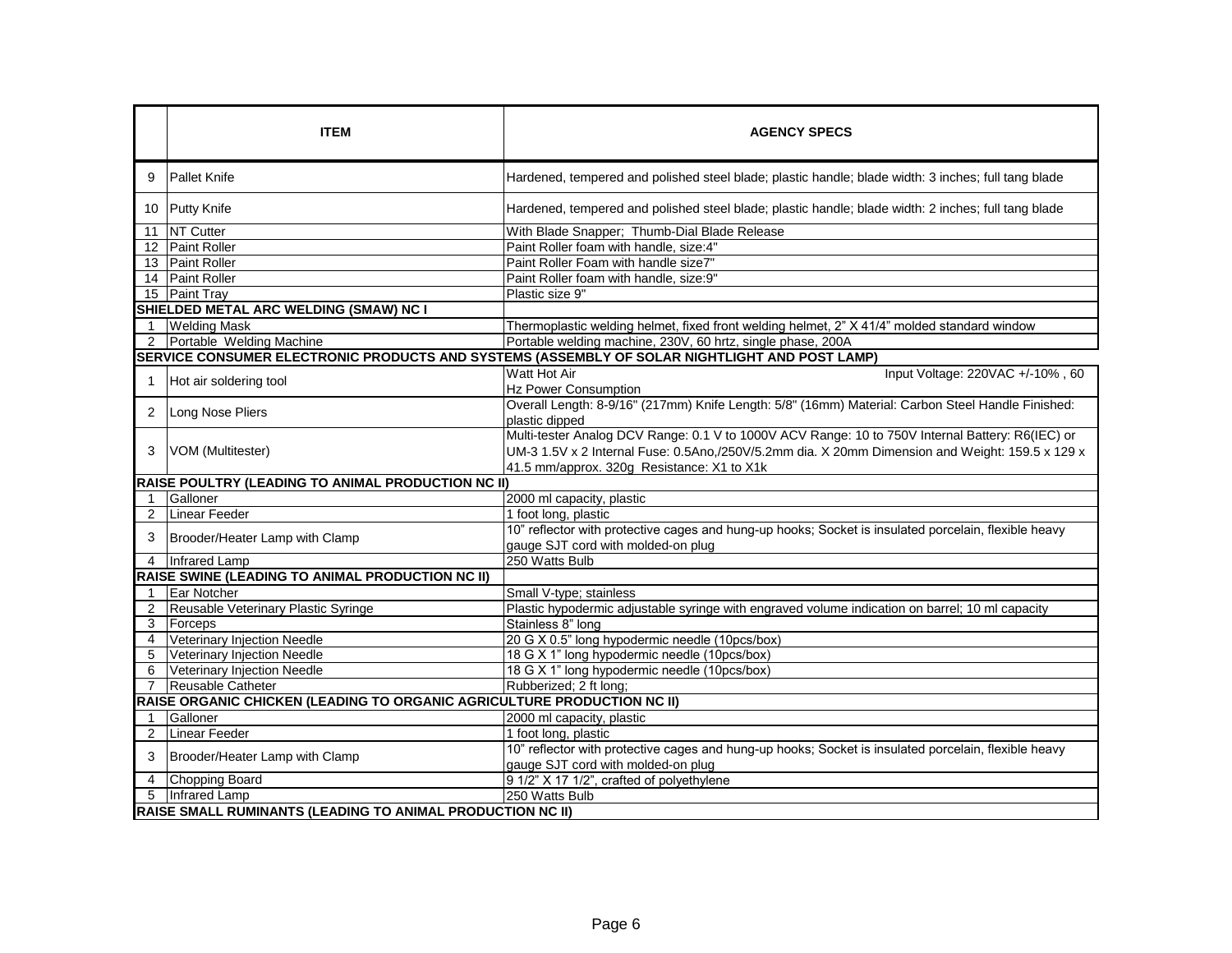|                         | <b>ITEM</b>                                                                                | <b>AGENCY SPECS</b>                                                                                                                 |
|-------------------------|--------------------------------------------------------------------------------------------|-------------------------------------------------------------------------------------------------------------------------------------|
|                         | Shovel                                                                                     | Round point steel blade; fibreglass handle blade length 11.5 inches width 8.25 inches height 39.25 "<br>wooden handle length 20"    |
| 2                       | Reusable Veterinary Plastic Syringe                                                        | Plastic hypodermic adjustable syringe with engraved volume indication on barrel; 10 ml capacity                                     |
| 3                       | Veterinary Injection Needle                                                                | 18 G X 1" long hypodermic needle (10pcs/box)                                                                                        |
| 4                       | <b>Plastic Pail</b>                                                                        | 16 liters capacity                                                                                                                  |
| 5                       | <b>Pick Mattock</b>                                                                        | Hard wood handle, 4" wide X 6 long hoe pick                                                                                         |
| 6                       | Garden Hoe                                                                                 | 6" steel blade (with out handle)                                                                                                    |
|                         | PRODUCE ORGANIC CONCOCTION AND EXTRACTS (LEADING TO AGRICULTURE PRODUCTION NC II)          |                                                                                                                                     |
| $\mathbf{1}$            | Funnel                                                                                     | Plastic 6" diameter                                                                                                                 |
| 2                       | Measuring cup                                                                              | Stainless steel, 1 set (1 cup, 3⁄4 cup, 2/3 cup, 1/2 cup, 1/3 cup, 1/4 cup, 1/8 cup)                                                |
| 3                       | Sprayer                                                                                    | Knapsack type (16 liters cap) poly tank and steel lance manual type with cone nozzle and fan nozzle<br>dimension L41cm W 20cm H52cm |
| 4                       | Chopping Board                                                                             | 9 1/2" X 17 1/2", crafted of polyethylene                                                                                           |
| 5                       | Thermometer                                                                                | 12" long, mercury grade                                                                                                             |
|                         | PRODUCE ORGANIC VEGETABLE (LEADING TO ORGANIC AGRICULTURE PRODUCTION NC II)                |                                                                                                                                     |
| $\mathbf 1$             | <b>Steel Rake</b>                                                                          | 14 tine, hardwood handle                                                                                                            |
| 2                       | Sprinkler                                                                                  | 2 gallon capacity, strong plastic plus hand sprayer at 500 ml                                                                       |
| 3                       | Shovel                                                                                     | Round point steel blade; fiberglass handle blade length 11.5 inches width 8.25 inches height 39.25 "<br>wooden handle length 20"    |
| 4                       | <b>Pruning Shear</b>                                                                       | Stainless steel blade, fiber glass handle blade cutting type by pass handle 5.5" blade length 5.25"<br>assembled length 10.75"      |
| 5                       | Sprayer                                                                                    | Knapsack type (16 liters cap) poly tank and steel lance manual type with cone nozzle and fan nozzle<br>dimension L41cm W 20cm H52cm |
|                         | INSTALLING LANDSCAPE (LEADING TO LANDSCAPE INSTALLATION AND MAINTENANCE (SOFTSCAPE) NC II) |                                                                                                                                     |
|                         | Hedge Trimmer                                                                              | Scissor type wooden handle blade size 250mm/10mm overlength 510mm blade hardness carbon steel<br>blade                              |
| 2                       | Sprinkler                                                                                  | 2 gallon capacity, strong plastic                                                                                                   |
| 3                       | Shovel                                                                                     | Round point steel blade; fiberglass handle blade length 11.5 inches width 8.25 inches height 39.25 "<br>wooden handle length 20"    |
| 4                       | <b>Pruning Shear</b>                                                                       | Stainless steel blade, fiber glass handle blade cutting type by pass handle 5.5" blade length 5.25"<br>assembled length 10.75"      |
| 5                       | Pull-Push Rule                                                                             | Blade length 8m/26ft Blade width 1" High impact ABS case with durable rubber Corrosion resistant tru-<br>zero end                   |
|                         | HILOT WELLNESS MASSAGE NC II                                                               |                                                                                                                                     |
| $\overline{\mathbf{1}}$ | <b>Bath Robe</b>                                                                           | white cotton salon standard                                                                                                         |
| 2                       | <b>Face Towel</b>                                                                          | Salon standard                                                                                                                      |
| 3                       | <b>Bath Towel</b>                                                                          | White cotton salon standard                                                                                                         |
| 4                       | <b>Face Mask</b>                                                                           | free size, disposable, 50 pcs per box                                                                                               |
| 5                       | Scrub Suit                                                                                 | Soft and linen / blouse and pants                                                                                                   |
| 6                       | <b>Head Band</b>                                                                           | 16"x28" white cotton fabric with adjustable tape                                                                                    |
| $\overline{7}$          | <b>Body Lotion</b>                                                                         | Bottled, 120 ml                                                                                                                     |
| 8                       | Aromatic Oil                                                                               | Bottled, 120ml green tea scent                                                                                                      |
| 9                       | Olive Oil                                                                                  | 250 ml, any brand                                                                                                                   |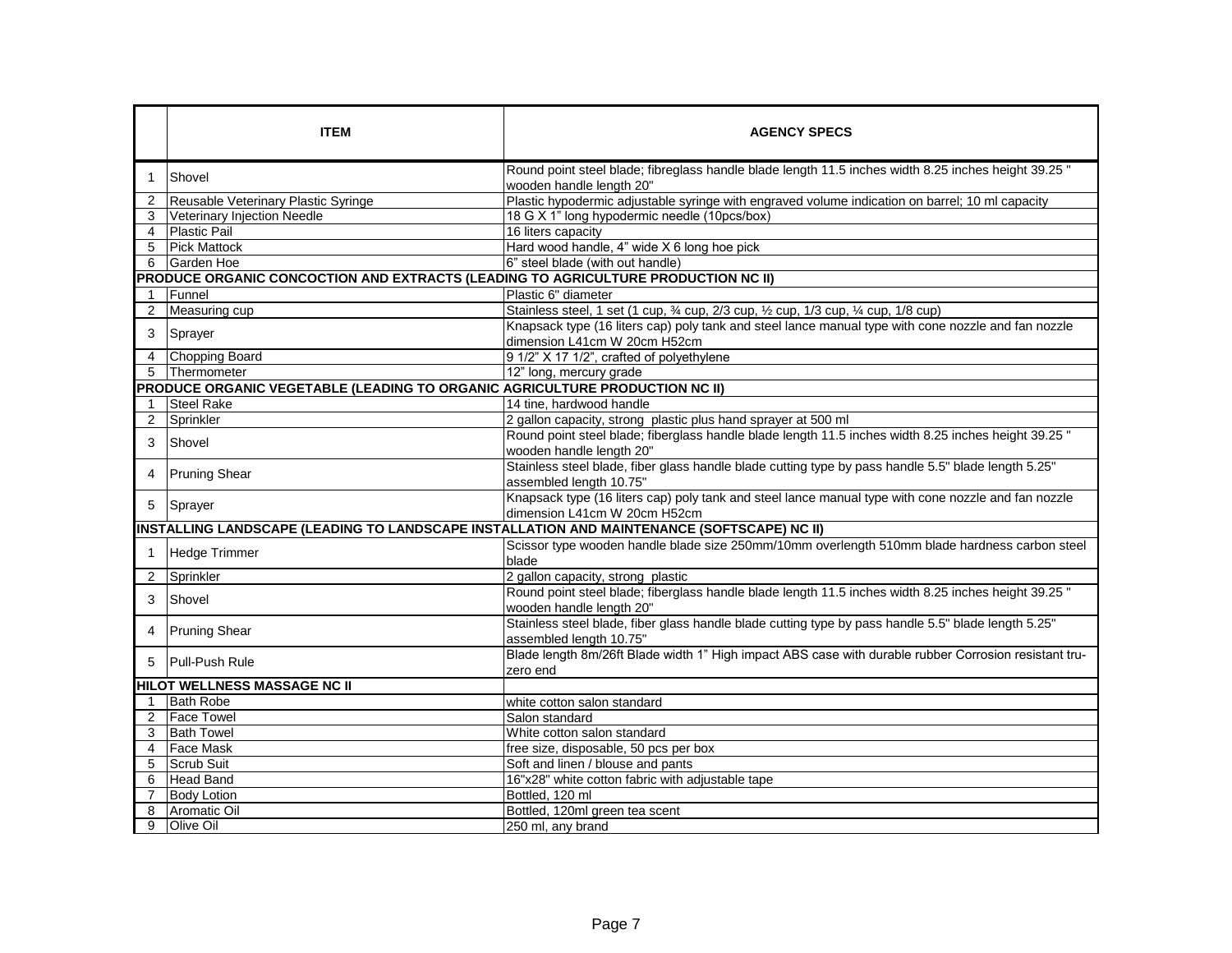|                | <b>ITEM</b>                                                              | <b>AGENCY SPECS</b>                                             |
|----------------|--------------------------------------------------------------------------|-----------------------------------------------------------------|
|                | 10 Powder                                                                | 120gm, any brand                                                |
|                | 11 Mentholated Oil                                                       | Bottled, 120 ml                                                 |
|                | 12 Herbal Oil                                                            | any brand                                                       |
|                | 13   Disinfectant (Alcohol)                                              | 150 ml, 70%                                                     |
|                | PERFORM HAIR COLORING BLEACHING SERVICES (LEADING TO HAIRDRESSING NC II) |                                                                 |
| $\mathbf 1$    | <b>Mixing Bowl</b>                                                       | plastic, black, any brand                                       |
| 2              | <b>Measuring Cup</b>                                                     | Plastic, transparent                                            |
| 3              | Do-All Clips                                                             | Plastic, durable                                                |
| 4              | <b>Hair Clamps</b>                                                       | Plastic, durable                                                |
| 5              | Applicator Brush                                                         | Plastic, black medium size soft bristle                         |
| 6              | <b>Hand Gloves</b>                                                       | Rubberize                                                       |
| $\overline{7}$ | Spatula                                                                  | Plastic, 5"                                                     |
| 8              | <b>Bottle Applicator</b>                                                 | Plastic, transparent                                            |
| 9              | Shower Cap                                                               | Thick plastic, black                                            |
|                | 10 Comb                                                                  | Standard                                                        |
| 11             | Cape                                                                     | Waterproof, arkling nylon                                       |
|                | 12 Oxidizing Solution                                                    | Cream, 6%, 9%, 12% at 10 ml                                     |
|                | 13 Colorants                                                             | Cream, (assorted tones and colors) at 6 tubes at 100 grams each |
|                | PERFORM PERMING/STRAIGHTENING (LEADING TO HAIRDRESSING NC II)            |                                                                 |
| $\mathbf{1}$   | <b>Mixing Bowl</b>                                                       | plastic, black, any brand                                       |
| 2              | Measuring Cup                                                            | Plastic, transparent                                            |
| 3              | Do-All Clips                                                             | Plastic, durable                                                |
| $\overline{4}$ | Hair Clamps                                                              | Plastic, durable                                                |
| 5              | Applicator Brush                                                         | Plastic, black medium size soft bristle                         |
| 6              | <b>Hand Gloves</b>                                                       | Rubberize                                                       |
| 7              | <b>Face Mask</b>                                                         | free size, disposable, 50 pcs per box                           |
| 8              | Spatula                                                                  | Plastic, 5"                                                     |
| 9              | Bottle Applicator                                                        | Plastic, transparent                                            |
|                | 10 Shower Cap                                                            | Thick plastic, black                                            |
| 11             | Comb                                                                     | Standard                                                        |
|                | 12 Apron                                                                 | Standard                                                        |
|                | 13 Cape                                                                  | Waterproof, arkling nylon                                       |
|                | 14 Bath Towel                                                            | White cotton salon standard                                     |
|                | 15 Ordinary Curler                                                       | Medium, plastic, black                                          |
|                | 16 Spiral Curler                                                         | Medium, plastic, black                                          |
|                | 17 Straightening Product                                                 | straightening cream & neutralizer                               |
|                | 18 Perming Product                                                       | cold wave lotion & neutralizer                                  |
|                | 19 End Paper                                                             | bundle                                                          |
|                | 20 Cling Wrap                                                            | Roll, transparent                                               |
|                | PERFORM HAIRCUTTING SERVICES (LEADING TO HAIRDRESSING NC II)             |                                                                 |
| $\mathbf 1$    | <b>Hair Blower</b>                                                       | 220V, 1800W hot and cold function with 3 nozzles                |
| 2              | <b>Cutting Scissors</b>                                                  | 7.5" stainless steel                                            |
| 3              | Barber's Scissors                                                        | 4.5" stainless steel                                            |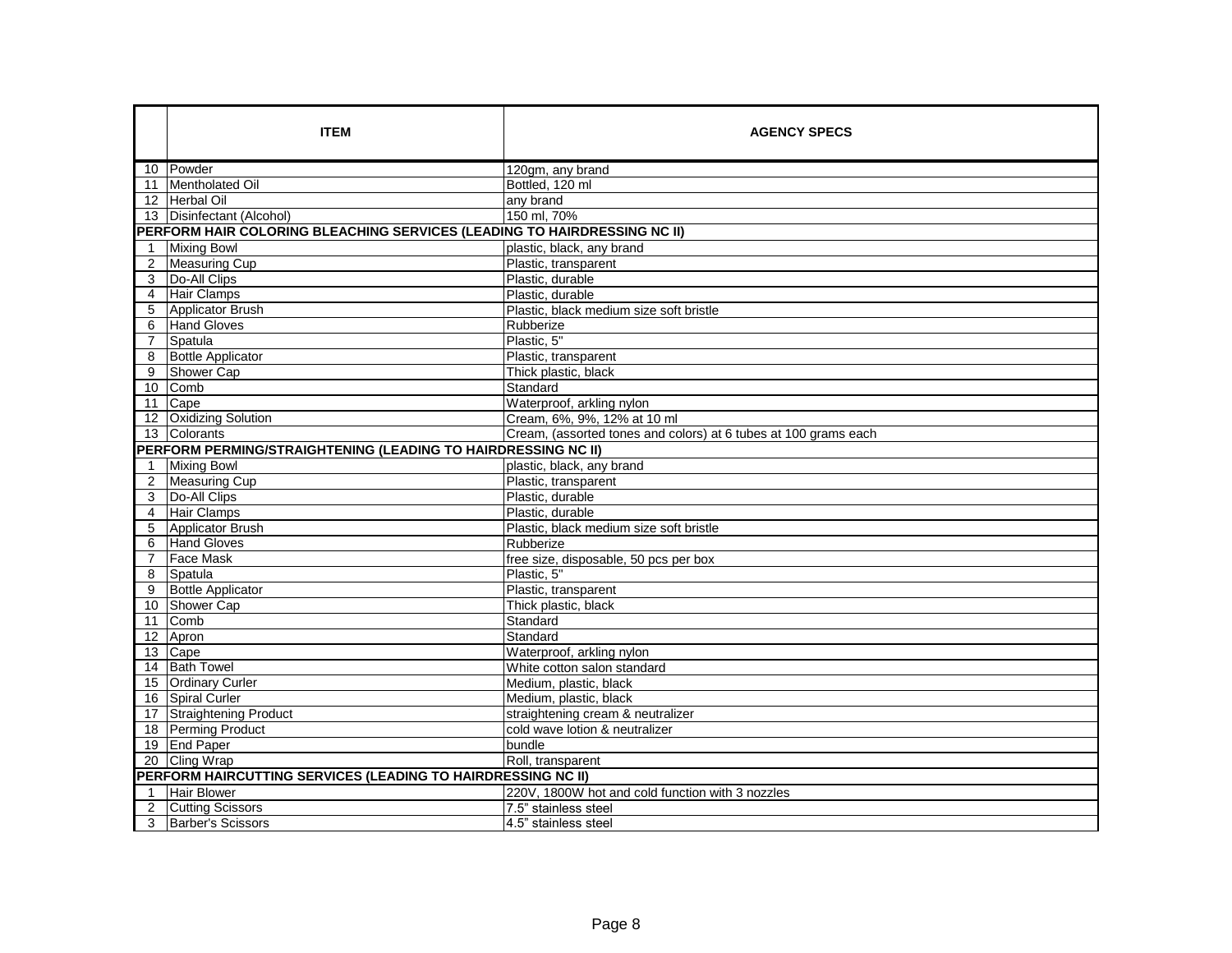|                 | <b>ITEM</b>                                                  | <b>AGENCY SPECS</b>                                 |
|-----------------|--------------------------------------------------------------|-----------------------------------------------------|
| 4               | Cutting Shears / Thinning Scissors                           | Double notched, 44 teeth, stainless steel           |
| 5               | Comb                                                         | Standard                                            |
| 6               | Hair Brush                                                   | Standard                                            |
| $\overline{7}$  | Do-All Clips                                                 | Plastic, durable                                    |
| 8               | <b>Hair Clamps</b>                                           | Plastic, durable                                    |
| 9               | Spray Gun                                                    | black and transparent                               |
| 10 <sup>°</sup> | Razor                                                        | <b>Electrical Razor</b>                             |
|                 | 11 Apron                                                     | Standard                                            |
|                 | 12 Cape                                                      | Waterproof, arkling nylon                           |
|                 | 13 Talcum Powder                                             | 500 grams                                           |
|                 | PERFORM MANICURE AND PEDICURE (LEADING TO BEAUTY CARE NC II) |                                                     |
| $\overline{1}$  | <b>Cuticle Nipper</b>                                        | Double Spring stainless steel                       |
| $\overline{2}$  | <b>Cuticle Pusher</b>                                        | 2 stainless steel spoon cuticle pusher              |
| 3               | <b>Cuticle Scissor</b>                                       | stainless steel                                     |
| 4               | <b>Finger Bowl</b>                                           | Plastic, 17"x11.5"x4.5"                             |
| 5               | <b>Foot Nail Cutter</b>                                      | Stainless steel                                     |
| 6               | Hand Nail Cutter                                             | Stainless steel                                     |
| $\overline{7}$  | Manicure Supply Tray                                         | Plastic, two compartment tray, 10" x 13" x 3"       |
| 8               | <b>Manicure Nail Brush</b>                                   | Plastic, soft bristle                               |
| 9               | Pedicure Nail Brush                                          | Plastic, soft bristle                               |
|                 | 10 Nail File                                                 | Metal, 5"                                           |
| 11              | <b>Emery Board</b>                                           | 80/100 coarse/med.8"                                |
|                 | 12 Orange Woodstick                                          | 1.77mm, smooth, one pack of 4 sticks                |
|                 | 13 Toe Nail Separator                                        | Plastic material                                    |
|                 | 14 Nail Buffer                                               | 4 sided plastic material                            |
|                 | 15 Recycle Bin                                               | 22"H x 16"W x 16"D plastic                          |
| 16              | <b>Container for Cotton</b>                                  | Glass, 4 diameter, small                            |
| 17              | <b>Face Towel</b>                                            | Salon standard                                      |
|                 | 18 Cotton Balls                                              | 500 grams                                           |
|                 | 19 Cuticle Remover                                           | 25 ml                                               |
|                 | 20 Nail Polish Remover                                       | 25 ml                                               |
|                 | 21 Antiseptic (Merthiolate)                                  | 25 ml                                               |
|                 | 22 Disinfectant (Alcohol)                                    | 150 ml, 70%                                         |
| 23              | <b>Colored Nail Polish</b>                                   | 15ml with additional one (1) orange woodstick       |
|                 | 24 Colorless Nail Polish                                     | 15 ml                                               |
|                 | PERFORM HANDSPA (LEADING TO BEAUTY CARE NC II)               |                                                     |
| $\overline{1}$  | Handspa Machine                                              | Thermostatically-controlled heating unit, large tub |
| 2               | Basin                                                        | Plastic, small size                                 |
| 3               | <b>Mittens</b>                                               | pair, made of cotton                                |
| $\overline{4}$  | Rough Gloves                                                 | maong cloth                                         |
| 5               | Paraffin Wax                                                 | Scented, 500g                                       |
| 6               | Softening Lotion                                             | Bottled, 1 Litre                                    |
| $\overline{7}$  | <b>Mentholated Oil</b>                                       | Bottled, 120 ml                                     |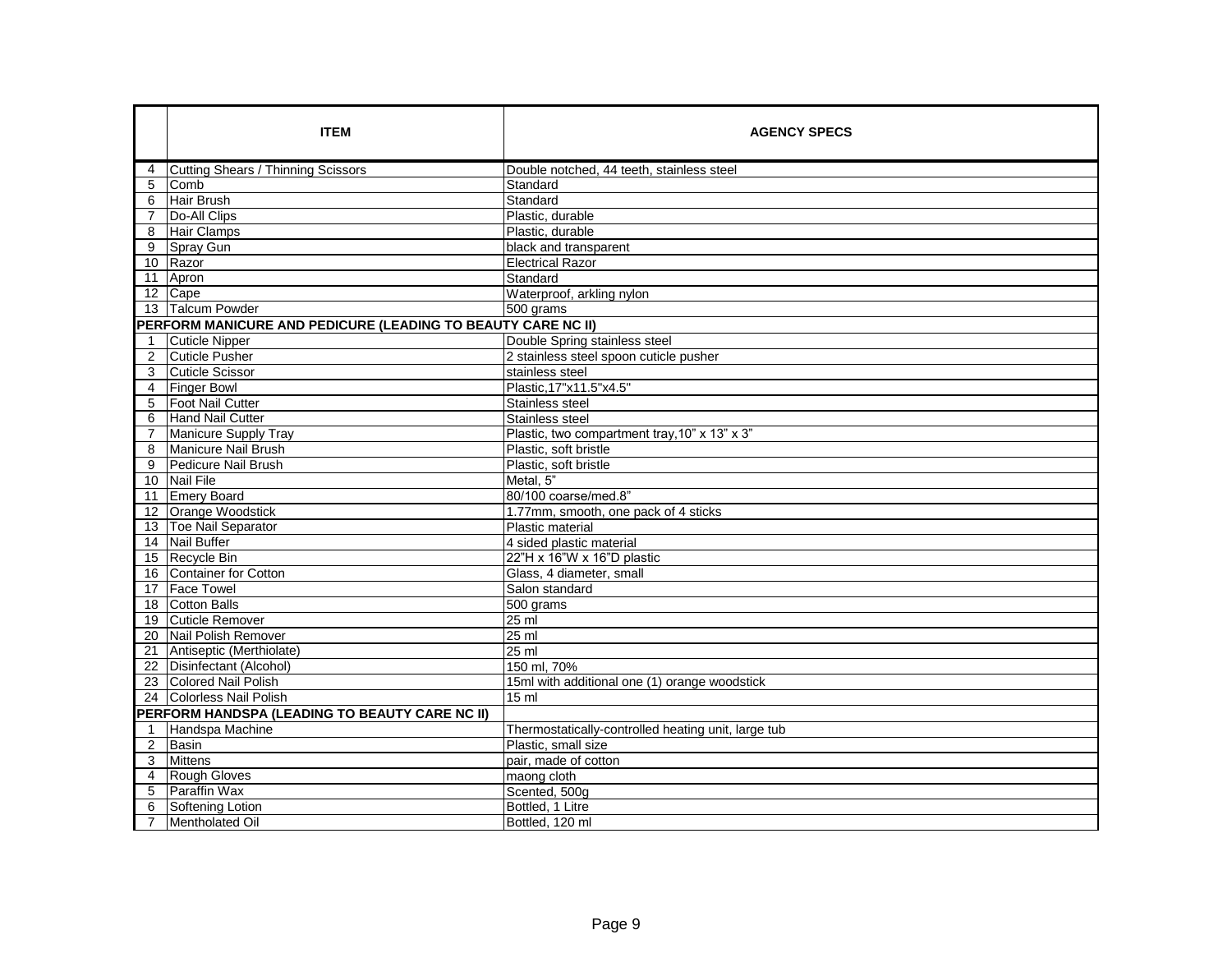|                | <b>ITEM</b>                                              | <b>AGENCY SPECS</b>                                   |
|----------------|----------------------------------------------------------|-------------------------------------------------------|
|                | 8 Hand Sanitizer                                         | Bottled, 75 ml                                        |
| 9              | <b>Transparent Gloves</b>                                | 100 pcs per box                                       |
|                | PERFORM BODY MASSAGE (LEADING TO BEAUTY CARE NC II)      |                                                       |
| 1              | <b>Bath Robe</b>                                         | white cotton salon standard                           |
| 2              | <b>Face Towel</b>                                        | Salon standard                                        |
| 3              | <b>Bath Towel</b>                                        | White cotton salon standard                           |
| $\overline{4}$ | <b>Face Mask</b>                                         | free size, disposable, 50 pcs per box                 |
| 5              | Scrub Suit                                               | Soft and linen / blouse and pants                     |
| 6              | <b>Head Band</b>                                         | 16"x28" white cotton fabric with adiustable tape      |
| $\overline{7}$ | Sprayer                                                  | Plastic with spray nozzle 30ml and 60ml               |
| 8              | <b>Body Lotion</b>                                       | Bottled, 120 ml                                       |
| 9              | Aromatic Oil                                             | Bottled, 120ml green tea scent                        |
|                | 10 Olive Oil                                             | 250 ml, any brand                                     |
|                | 11 Powder                                                | 120gm, any brand                                      |
|                | 12 Mentholated Oil                                       | Bottled, 120 ml                                       |
|                | 13 Herbal Oil                                            | any brand                                             |
|                | 14 Disinfectant (Alcohol)                                | 150 ml, 70%                                           |
|                | <b>PERFORM BODY SCRUB (LEADING TO BEAUTY CARE NC II)</b> |                                                       |
|                | <b>Bath Robe</b>                                         | White cotton salon standard                           |
|                | 2 Face Towel                                             | Salon standard                                        |
|                | 3 Face Mask                                              | free size, disposable, 50 pcs per box                 |
|                | 4 Head Band                                              | 16"x28" white cotton fabric with adjustable tape      |
| 5              | Scrub Suit                                               | Soft and linen / blouse and pants                     |
| 6              | Linen (Leg Cover)                                        | White Cloth, 27" x 52"                                |
| $\overline{7}$ | <b>Bath Towel</b>                                        | White cotton salon standard                           |
| 8              | <b>Basin</b>                                             | Plastic, small size                                   |
| 9              | Scrubbing Gloves                                         | Exfoliating bath and shower gloves, elasticized wrist |
|                | 10 Scrubbing Cream                                       | Standard                                              |
|                | 11 Body Lotion                                           | Bottled, 120 ml                                       |
|                | 12 Whitening Soap                                        | 250 grams                                             |
|                | 13 Scrubbing products                                    | milk salt, 100 grams                                  |
|                | PERFORM FACIAL TREATMENT (LEADING TO BEAUTY CARE NC II)  |                                                       |
| 1              | Acne Cream                                               | 75 ml                                                 |
| 2              | Astringent                                               | 125ml                                                 |
| 3              | <b>Basin</b>                                             | Plastic, small size                                   |
| $\overline{4}$ | <b>Bib</b>                                               | cotton fabric                                         |
| 5              | <b>Bleaching Cream</b>                                   | 50 grams, tube, hypoallergenic                        |
| 6              | <b>Cleansing Cream</b>                                   | 50 ml.                                                |
| $\overline{7}$ | Cotton Balls                                             | $\overline{500}$ grams                                |
| 8              | Disinfectant (Alcohol)                                   | 150 ml, 70%                                           |
| 9              | <b>Face Mask</b>                                         | free size, disposable, 50 pcs per box                 |
|                | 10 Face Towel                                            | Salon standard                                        |
|                | 11 Facial Bowl                                           | glass container                                       |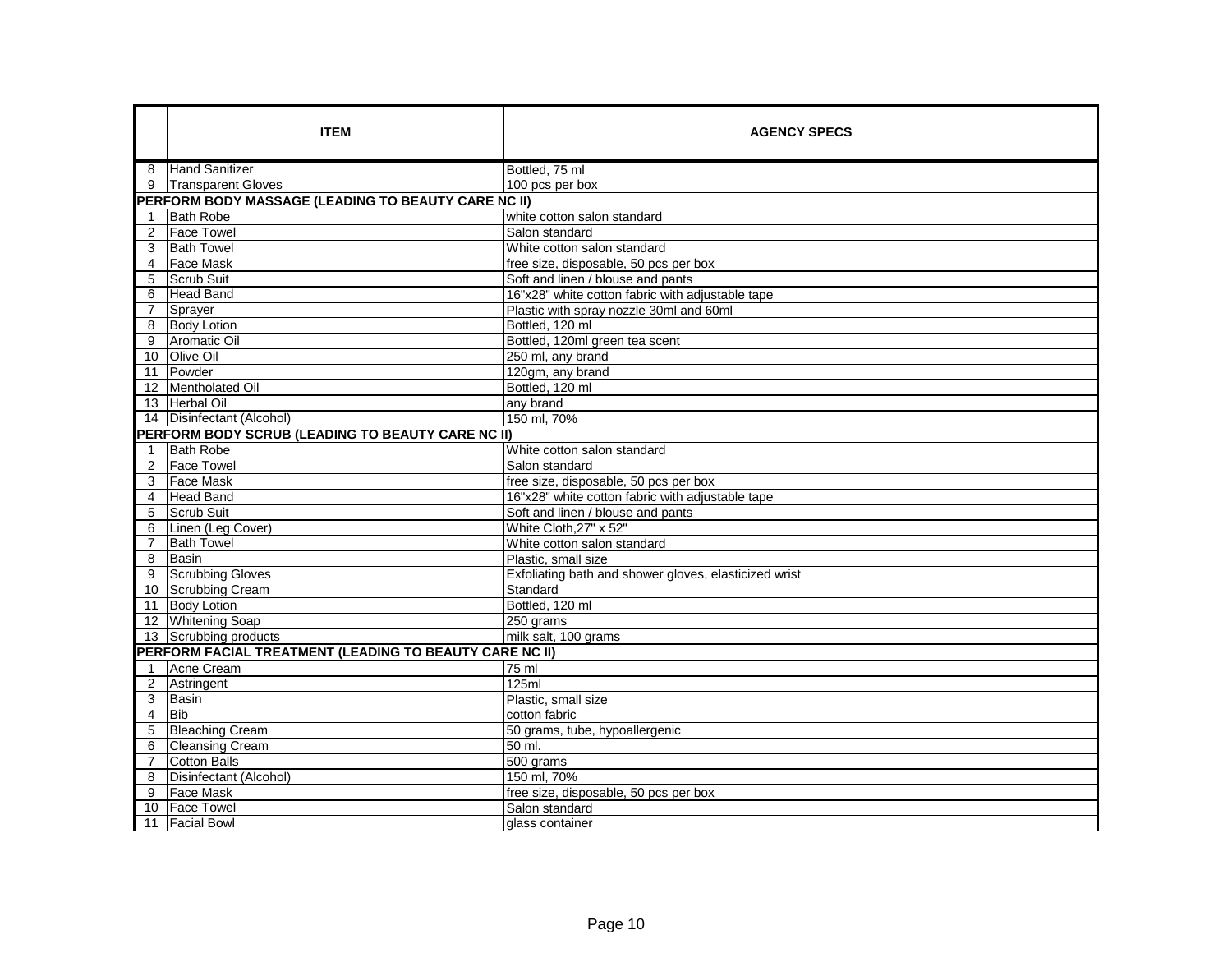|                               | <b>ITEM</b><br>12 Facial Brush<br>13   Facial Cream<br>15 FacialPack<br>16   Facial Scrub<br>17 Head Band  | <b>AGENCY SPECS</b><br>soft plastic bristle<br>50 ml, hypoallergenic<br>honey/mud, 120 ml.<br>75 ml<br>16"x28" white cotton fabric with adjustable tape           |
|-------------------------------|------------------------------------------------------------------------------------------------------------|-------------------------------------------------------------------------------------------------------------------------------------------------------------------|
| 21                            | 18 Moisturizer<br>19 Peeling Lotion<br>20 Pricking Tools<br><b>Skin Toner</b>                              | 50 ml<br>50 ml.<br>stainless steel, dual end, pointed and round<br>125ml, hypoallergenic                                                                          |
| $\overline{2}$                | 22 Sun Block Cream<br>PERFORM FOOTSPA (LEADING TO BEAUTY CARE NC II)<br>Foot spa machine<br>Basin          | 75 M, hypoallergenic<br>220V, with heater and bubbles, 3 in 1<br>Plastic, small size                                                                              |
| 3<br>$\overline{4}$<br>5<br>6 | <b>Callous Remover</b><br><b>Foot file</b><br>Towel<br>Pumice stone                                        | stainless steel<br>Wooden, Big,<br>cotton, 24" x 48"<br>small stone                                                                                               |
| $\overline{7}$<br>8<br>9      | Rough Gloves<br>Foot brush<br>Whitening applicator<br>10 Mixing Bowl                                       | Exfoliating bath and shower gloves, elasticized wrist (regular size, nylon)<br>plastic handle, plastic bristle<br>plastic, goat hair<br>plastic, black, any brand |
|                               | 11 Face Towel<br>12 Mentholated Oil<br>13 Aromatic Oil<br>14 Foot blush                                    | Salon standard<br>Bottled, 120 ml<br>Bottled, 120ml green tea scent<br>50ml                                                                                       |
|                               | 15 Foot soak<br>16   Foot Scrub<br>17 Foot Lotion<br>PERFORM FACIAL MAKE-UP (LEADING TO BEAUTY CARE NC II) | 177ml<br>177ml<br>177ml                                                                                                                                           |
| -1<br>$\overline{2}$<br>3     | Astringent<br>Bib<br>Blusher                                                                               | 125ml<br>cotton fabric<br>any shade/color                                                                                                                         |
| 4<br>5<br>$\overline{7}$      | <b>Cotton Balls</b><br>Eye brow pencils<br>6 Eye liner<br>Eye shadow                                       | 500 grams<br>any shade/color<br>liquid pencil type black and brown<br>any shade/color, 12 palette with eye brow brush                                             |
| 8                             | <b>Eyebrow Tweezers</b><br>9 Eyelash curler<br>10 Face Mask<br>11 Facial Sponge                            | stainless steel, scissor type<br>stainless steel<br>free size, disposable, 50 pcs per box<br>sea, ordinary                                                        |
|                               | 12 Foundation<br>13 Hand Mirror<br>14 Head Band                                                            | any shade/color<br>hand carry, plastic framed<br>16"x28" white cotton fabric with adjustable tape                                                                 |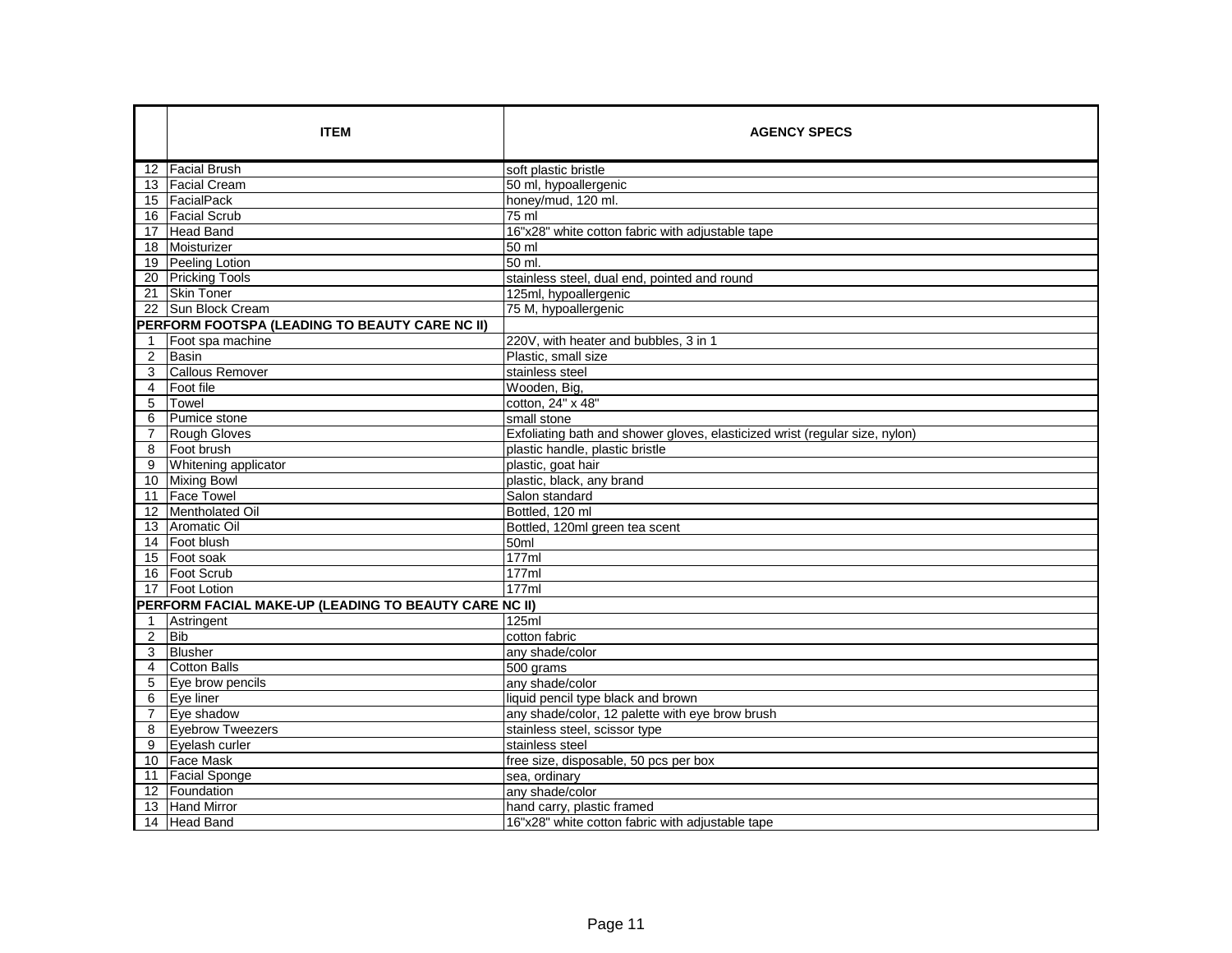|                | <b>ITEM</b>                                                              | <b>AGENCY SPECS</b>                                                                              |
|----------------|--------------------------------------------------------------------------|--------------------------------------------------------------------------------------------------|
|                | 15 Lip gloss                                                             | any color with flavor with lip brush                                                             |
|                | 16 Lipstick                                                              | any shade/color                                                                                  |
|                | 17 Make Up Brush set                                                     | wooden handle, bristle 16 pcs                                                                    |
|                | 18 Mascara                                                               | any color                                                                                        |
|                | 19 Pressed Powder                                                        | any color                                                                                        |
|                | <b>DRESSMAKING NC II</b>                                                 |                                                                                                  |
| $\mathbf{1}$   | Meter stick                                                              | 100 cm length wooden                                                                             |
| 2              | Paper Scissors                                                           | 8", plastic handle, stainless steel blade                                                        |
| 3              | Tape measure                                                             | 60" length plastic                                                                               |
| $\overline{4}$ | <b>Tailors Chalk</b>                                                     | orange color 2" square                                                                           |
| 5              | Pins                                                                     | 1 1/4" length, steel with plastic head                                                           |
| 6              | Pin Cushion                                                              | red fabric covered tomato shaped cushion                                                         |
| 7              | <b>Tracing Wheel</b>                                                     | plastic handle, metal wheel                                                                      |
| 8              | Seam Ripper                                                              | plastic handle, metal blade                                                                      |
| 9              | <b>Cutting Shears</b>                                                    | 8" blade length plastic handle stainless steel                                                   |
|                | 10 Ordinary Sewing machine                                               | manually operated foot pedal wooden table with drawers                                           |
|                | <b>TAILORING NC II</b>                                                   |                                                                                                  |
| $\mathbf{1}$   | Meter stick                                                              | 100 cm length wooden                                                                             |
| $\overline{2}$ | Paper Scissors                                                           | 8", plastic handle, stainless steel blade                                                        |
| 3              | Tape measure                                                             | 60" length plastic                                                                               |
| 4              | <b>Tailors Chalk</b>                                                     | orange color 2" square                                                                           |
| 5              | Pins                                                                     | 1 1/4" length, steel with plastic head                                                           |
| 6              | Pin Cushion                                                              | red fabric covered tomato shaped cushion                                                         |
| $\overline{7}$ | <b>Tracing Wheel</b>                                                     | plastic handle, metal wheel                                                                      |
| 8              | Seam Ripper                                                              | plastic handle, metal blade                                                                      |
| 9              | <b>Cutting Shears</b>                                                    | 8" blade length plastic handle stainless steel                                                   |
| 10             | Ordinary Sewing machine                                                  | manually operated foot pedal wooden table with drawers                                           |
|                | PERFORM DIESEL/GAS ENGINE TUNE UP (LEADING TO AUTOMOTIVE SERVICING NC I) |                                                                                                  |
| 1              | Thickness Gauge/Feeler Gauge                                             | 0.0015" to 0.025" 21 pcs blades (3" by 1/2" blades)                                              |
| 2              | <b>Flat Screw Driver</b>                                                 | 1pc 8" & 1pc 12" shank length (chrome vanadium) plastic handle                                   |
| 3              | <b>Philips Screw Driver</b>                                              | 1pc 8" & 1pc 12" shank length (chrome vanadium) plastic handle                                   |
| $\overline{4}$ | Vise grip                                                                | 10" chrome plated(tempered)                                                                      |
| 5              | Mechanical pliers                                                        | 8in chrome plated insulated handle                                                               |
|                | SERVICE AUTOMOTIVE BATTERY (LEADING TO AUTOMOTIVE SERVICING NC I)        |                                                                                                  |
|                |                                                                          | Multi-tester Analog DCV Range: 0.1 V to 1000V ACV Range: 10 to 750V Internal Battery: R6(IEC) or |
| $\overline{1}$ | VOM (Multitester)                                                        | UM-3 1.5V x 2 Internal Fuse: 0.5Ano,/250V/5.2mm dia. X 20mm Dimension and Weight: 159.5 x 129 x  |
|                |                                                                          | 41.5 mm/approx. 320q Resistance: X1 to X1k                                                       |
| 2              | Long Nose Pliers                                                         | 6in jaw thickness 1/2,jaw width 1 3/16in,jaw length 1 1/4 carbon steel over all length 8 9/16    |
|                |                                                                          | (217mm)handle finish plastic dipped carbon steel                                                 |
| 3              | <b>Philips Screw Driver</b>                                              | 1pc 8" & 1pc 12" shank length (chrome vanadium) plastic handle                                   |
|                | 4   Flat Screw Driver                                                    | 1pc 8" & 1pc 12" shank length (chrome vanadium) plastic handle                                   |
|                | SERVICE AUTOMOTIVE ELECTRICAL (LEADING TO AUTOMOTIVE SERVICING NC II)    |                                                                                                  |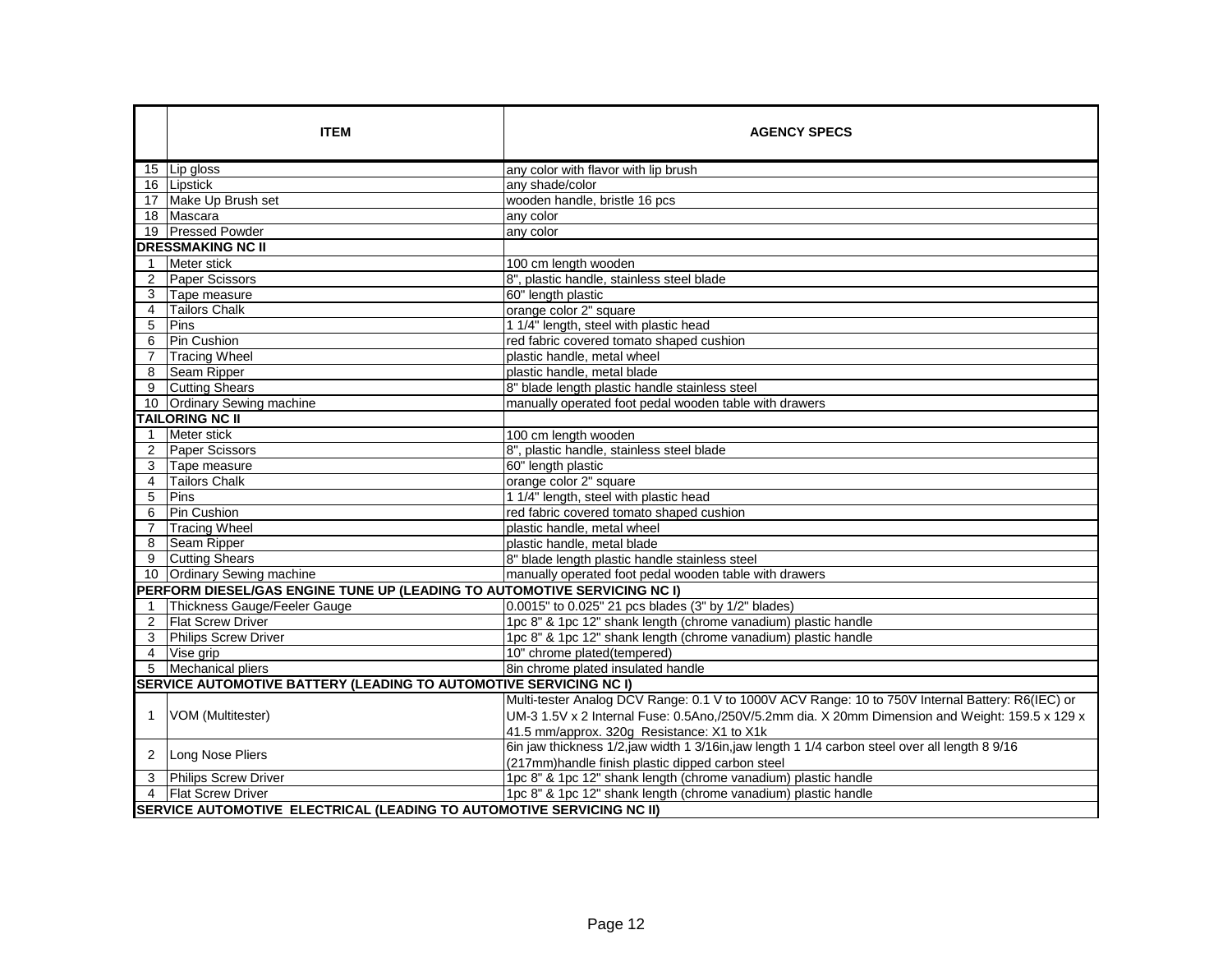|                                                                                                                          | <b>ITEM</b>                                                                             | <b>AGENCY SPECS</b>                                                                                                                                                                                                                               |  |  |  |
|--------------------------------------------------------------------------------------------------------------------------|-----------------------------------------------------------------------------------------|---------------------------------------------------------------------------------------------------------------------------------------------------------------------------------------------------------------------------------------------------|--|--|--|
| $\overline{1}$                                                                                                           | VOM (Multitester)                                                                       | Multi-tester Analog DCV Range: 0.1 V to 1000V ACV Range: 10 to 750V Internal Battery: R6(IEC) or<br>UM-3 1.5V x 2 Internal Fuse: 0.5Ano,/250V/5.2mm dia. X 20mm Dimension and Weight: 159.5 x 129 x<br>41.5 mm/approx. 320g Resistance: X1 to X1k |  |  |  |
| 2                                                                                                                        | Long Nose Pliers                                                                        | 6in jaw thickness 1/2,jaw width 1 3/16in,jaw length 1 1/4 carbon steel over all length 8 9/16<br>(217mm) handle finish plastic dipped carbon steel                                                                                                |  |  |  |
| 3                                                                                                                        | <b>Philips Screw Driver</b>                                                             | 1pc 8" & 1pc 12" shank length (chrome vanadium) plastic handle                                                                                                                                                                                    |  |  |  |
| 4                                                                                                                        | <b>Flat Screw Driver</b>                                                                | 1pc 8" & 1pc 12" shank length (chrome vanadium) plastic handle                                                                                                                                                                                    |  |  |  |
|                                                                                                                          | SERVICE IGNITION SYSTEM (LEADING TO AUTOMOTIVE SERVICING NC I)                          |                                                                                                                                                                                                                                                   |  |  |  |
| $\mathbf 1$                                                                                                              | VOM (Multitester)                                                                       | Multi-tester Analog DCV Range: 0.1 V to 1000V ACV Range: 10 to 750V Internal Battery: R6(IEC) or<br>UM-3 1.5V x 2 Internal Fuse: 0.5Ano,/250V/5.2mm dia. X 20mm Dimension and Weight: 159.5 x 129 x<br>41.5 mm/approx. 320g Resistance: X1 to X1k |  |  |  |
| 2                                                                                                                        | Long Nose Pliers                                                                        | 6in jaw thickness 1/2,jaw width 1 3/16in,jaw length 1 1/4 carbon steel over all length 8 9/16<br>(217mm)handle finish plastic dipped carbon steel                                                                                                 |  |  |  |
| 3                                                                                                                        | <b>Philips Screw Driver</b>                                                             | 1pc 8" & 1pc 12" shank length (chrome vanadium) plastic handle                                                                                                                                                                                    |  |  |  |
| 4                                                                                                                        | <b>Flat Screw Driver</b>                                                                | 1pc 8" & 1pc 12" shank length (chrome vanadium) plastic handle                                                                                                                                                                                    |  |  |  |
|                                                                                                                          | TEST AND REPAIR WIRING/LIGHTING SYSTEM SERVICING (LEADING TO AUTOMOTIVE SERVICING NC I) |                                                                                                                                                                                                                                                   |  |  |  |
| -1                                                                                                                       | VOM (Multitester)                                                                       | Multi-tester Analog DCV Range: 0.1 V to 1000V ACV Range: 10 to 750V Internal Battery: R6(IEC) or<br>UM-3 1.5V x 2 Internal Fuse: 0.5Ano,/250V/5.2mm dia. X 20mm Dimension and Weight: 159.5 x 129 x<br>41.5 mm/approx. 320g Resistance: X1 to X1k |  |  |  |
| 2                                                                                                                        | Long Nose Pliers                                                                        | 6in jaw thickness 1/2,jaw width 1 3/16in,jaw length 1 1/4 carbon steel over all length 8 9/16<br>(217mm)handle finish plastic dipped carbon steel                                                                                                 |  |  |  |
| 3                                                                                                                        | <b>Philips Screw Driver</b>                                                             | 1pc 8" & 1pc 12" shank length (chrome vanadium) plastic handle                                                                                                                                                                                    |  |  |  |
| $\overline{4}$                                                                                                           | <b>Flat Screw Driver</b>                                                                | 1pc 8" & 1pc 12" shank length (chrome vanadium) plastic handle                                                                                                                                                                                    |  |  |  |
|                                                                                                                          | PERFORM UNDERCHASSIS PREVENTIVE MAINTENANCE (LEADING TO AUTOMOTIVE SERVICING NC I)      |                                                                                                                                                                                                                                                   |  |  |  |
| $\mathbf{1}$                                                                                                             | Philips Screw Driver                                                                    | 1pc 8" & 1pc 12" shank length (chrome vanadium) plastic handle                                                                                                                                                                                    |  |  |  |
| 2                                                                                                                        | <b>Flat Screw Driver</b>                                                                | 1pc 8" & 1pc 12" shank length (chrome vanadium) plastic handle                                                                                                                                                                                    |  |  |  |
| 3                                                                                                                        | <b>Ballpeen hammer</b>                                                                  | Wooden handle 12 oz, 12" over all length high carbon steel                                                                                                                                                                                        |  |  |  |
| 4                                                                                                                        | Circlip pliers                                                                          | 8" carbon steel insulated handle (combination) internal and external                                                                                                                                                                              |  |  |  |
|                                                                                                                          | SERVICE ENGINE MECHANICAL COMPONENTS (LEADING TO AUTOMOTIVE SERVING NC II)              |                                                                                                                                                                                                                                                   |  |  |  |
| $\mathbf{1}$                                                                                                             | <b>Flat Screw Driver</b>                                                                | 1pc 8" & 1pc 12" shank length (chrome vanadium) plastic handle                                                                                                                                                                                    |  |  |  |
| 2                                                                                                                        | <b>Philips Screw Driver</b>                                                             | 1pc 8" & 1pc 12" shank length (chrome vanadium) plastic handle                                                                                                                                                                                    |  |  |  |
| 3                                                                                                                        | Ballpeen hammer                                                                         | Wooden handle 12 oz, 12" over all length high carbon steel                                                                                                                                                                                        |  |  |  |
| $\overline{4}$                                                                                                           | Circlip pliers                                                                          | 8" carbon steel insulated handle (combination) internal and external                                                                                                                                                                              |  |  |  |
| 5                                                                                                                        | Mechanical pliers                                                                       | 8in chrome plated insulated handle                                                                                                                                                                                                                |  |  |  |
|                                                                                                                          | SERVICE POWER TRAIN COMPONENTS (LEADING TO AUTOMOTIVE SERVING NC II)                    |                                                                                                                                                                                                                                                   |  |  |  |
| $\overline{\mathbf{1}}$                                                                                                  | <b>Flat Screw Driver</b>                                                                | 1pc 8" & 1pc 12" shank length (chrome vanadium) plastic handle                                                                                                                                                                                    |  |  |  |
| 2                                                                                                                        | <b>Ballpeen hammer</b>                                                                  | Wooden handle 12 oz, 12" over all length high carbon steel                                                                                                                                                                                        |  |  |  |
| 3                                                                                                                        | Circlip pliers                                                                          | 8" carbon steel insulated handle (combination) internal and external                                                                                                                                                                              |  |  |  |
| 4                                                                                                                        | <b>Mechanical pliers</b>                                                                | 8in chrome plated insulated handle                                                                                                                                                                                                                |  |  |  |
| PERFORM PREVENTIVE MAINTENANCE ON MOTORCYCLE AND ELECTRICAL SYSTEMS (LEADING TO MOTORCYCLE/SMALL ENGINE SERVICING NC II) |                                                                                         |                                                                                                                                                                                                                                                   |  |  |  |
| $\mathbf 1$                                                                                                              | Circlip pliers                                                                          | 8" carbon steel insulated handle (combination) internal and external                                                                                                                                                                              |  |  |  |
| 2                                                                                                                        | Vise grip                                                                               | 10" chrome plated(tempered)                                                                                                                                                                                                                       |  |  |  |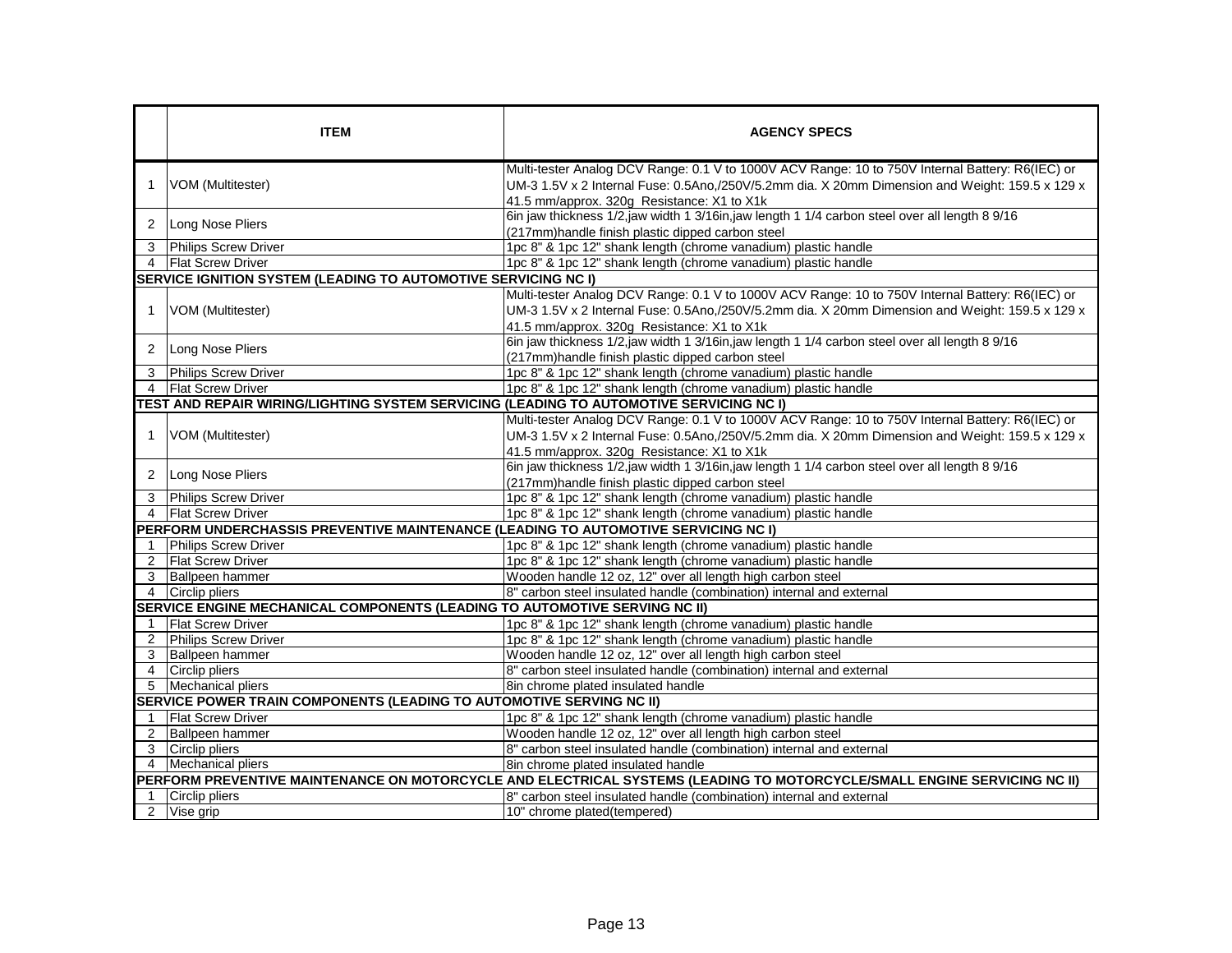|                                                                                                        | <b>ITEM</b>                                                                                                         | <b>AGENCY SPECS</b>                                                                                  |  |  |  |
|--------------------------------------------------------------------------------------------------------|---------------------------------------------------------------------------------------------------------------------|------------------------------------------------------------------------------------------------------|--|--|--|
| 3                                                                                                      | <b>IFlat Screw Driver</b>                                                                                           | 1pc 8" & 1pc 12" shank length (chrome vanadium) plastic handle                                       |  |  |  |
| $\overline{4}$                                                                                         | <b>Philips Screw Driver</b>                                                                                         | 1pc 8" & 1pc 12" shank length (chrome vanadium) plastic handle                                       |  |  |  |
|                                                                                                        | 5 Thickness Gauge/Feeler Gauge                                                                                      | 0.0015" to 0.025" 21 pcs blades (3" by 1/2" blades)                                                  |  |  |  |
|                                                                                                        | SERVICE SMALL ENGINE SYSTEM AND COMPONENTS (LEADING TO MOTORCYCLE/SMALL ENGINE SERVICING NC II)                     |                                                                                                      |  |  |  |
| $\mathbf 1$                                                                                            | Circlip pliers                                                                                                      | 8" carbon steel insulated handle (combination) internal and external                                 |  |  |  |
| $\overline{2}$                                                                                         | Vise grip                                                                                                           | 10" chrome plated(tempered)                                                                          |  |  |  |
| 3                                                                                                      | <b>Flat Screw Driver</b>                                                                                            | 1pc 8" & 1pc 12" shank length (chrome vanadium) plastic handle                                       |  |  |  |
| 4                                                                                                      | <b>Philips Screw Driver</b>                                                                                         | 1pc 8" & 1pc 12" shank length (chrome vanadium) plastic handle                                       |  |  |  |
| 5                                                                                                      | Thickness Gauge/Feeler Gauge                                                                                        | 0.0015" to 0.025" 21 pcs blades (3" by 1/2" blades)                                                  |  |  |  |
| MAINTAIN AND REPAIR AUDIO/VIDEO PRODUCTS AND SYSTEMS (LEADING TO CONSUMER ELECTRONICS SERVICING NC II) |                                                                                                                     |                                                                                                      |  |  |  |
|                                                                                                        |                                                                                                                     | Multi-tester Analog DCV Range: 0.1 V to 1000V ACV Range: 10 to 750V Internal Battery: R6(IEC) or     |  |  |  |
| 1                                                                                                      | VOM (Multitester)                                                                                                   | UM-3 1.5V x 2 Internal Fuse: 0.5Ano,/250V/5.2mm dia. X 20mm Dimension and Weight: 159.5 x 129 x      |  |  |  |
|                                                                                                        |                                                                                                                     | 41.5 mm/approx. 320g Resistance: X1 to X1k                                                           |  |  |  |
| 2                                                                                                      | Soldering Iron                                                                                                      | 100/120 watts 220v heat pencil tip 60hz                                                              |  |  |  |
| 3                                                                                                      | Long Nose Pliers                                                                                                    | Overall Length: 8-9/16" (217mm) Steel Alloy Handle finish: plastic-dipped                            |  |  |  |
| 4                                                                                                      | <b>Side Cutting Pliers</b>                                                                                          | Overall Length: 9-3/8" (238mm) Steel Alloy Handle finish: plastic-dipped                             |  |  |  |
| 5                                                                                                      | <b>Screw Driver</b>                                                                                                 | Flat Blade Tip 3X75, 5X100, 6X125 Phillips 1X75, PH 2X100, PH 2X125 Plastic and rubberized handle,   |  |  |  |
|                                                                                                        |                                                                                                                     | Chrome Vanadium Shank 6"                                                                             |  |  |  |
|                                                                                                        | MAINTAIN AND REPAIR ELECTRONICALLY-CONTROLLED DOMESTIC APPLIANCES (LEADING TO CONSUMER ELECTRONICS SERVICING NC II) |                                                                                                      |  |  |  |
|                                                                                                        | VOM (Multitester)                                                                                                   | Multi-tester Analog DCV Range: 0.1 V to 1000V ACV Range: 10 to 750V Internal Battery: R6(IEC) or     |  |  |  |
| $\overline{1}$                                                                                         |                                                                                                                     | UM-3 1.5V x 2 Internal Fuse: 0.5Ano,/250V/5.2mm dia. X 20mm Dimension and Weight: 159.5 x 129 x      |  |  |  |
|                                                                                                        |                                                                                                                     | 41.5 mm/approx. 320g Resistance: X1 to X1k                                                           |  |  |  |
| 2                                                                                                      | Soldering Iron                                                                                                      | 100/120 watts 220v heat pencil tip 60hz                                                              |  |  |  |
| 3                                                                                                      | Long Nose Pliers                                                                                                    | Overall Length: 8-9/16" (217mm) Steel Alloy Handle finish: plastic-dipped                            |  |  |  |
| 4                                                                                                      | <b>Screw Driver</b>                                                                                                 | Flat Blade Tip 3X75, 5X100, 6X125 Phillips 1X75, PH 2X100, PH 2X125 Plastic and rubberized handle,   |  |  |  |
|                                                                                                        |                                                                                                                     | Chrome Vanadium Shank 6"                                                                             |  |  |  |
|                                                                                                        | MAINTAIN AND REPAIR CELLULAR PHONES (LEADING TO CONSUMER ELECTRONICS NC II)                                         |                                                                                                      |  |  |  |
|                                                                                                        | VOM (Multitester)                                                                                                   | Multi-tester Analog DCV Range: 0.1 V to 1000V ACV Range: 10 to 750V Internal Battery: R6(IEC) or     |  |  |  |
| $\mathbf 1$                                                                                            |                                                                                                                     | UM-3 1.5V x 2 Internal Fuse: 0.5Ano,/250V/5.2mm dia. X 20mm Dimension and Weight: 159.5 x 129 x      |  |  |  |
|                                                                                                        |                                                                                                                     | 41.5 mm/approx. 320g Resistance: X1 to X1k                                                           |  |  |  |
|                                                                                                        |                                                                                                                     | Input Voltage: 220VAC +/-10%, 60<br>Watt Hot Air                                                     |  |  |  |
| 2                                                                                                      | Hot air soldering tool                                                                                              | <b>Hz Power Consumption</b>                                                                          |  |  |  |
| 3                                                                                                      | Precision                                                                                                           | 45 in 1 screwdriver set. Made of vanadium steel                                                      |  |  |  |
|                                                                                                        | SERVICE AND MAINTAIN TRANSPORT AIRCONDITIONING UNIT (LEADING TO TRANSPORT RAC SERVICING NC II)                      |                                                                                                      |  |  |  |
|                                                                                                        |                                                                                                                     | Flat Blade Tip 3X75, 5X100, 6X125 Phillips 1X75, PH 2X100, PH 2X125 Plastic and rubberized handle,   |  |  |  |
| 1                                                                                                      | <b>Screw Driver</b>                                                                                                 | Chrome Vanadium Shank 6"                                                                             |  |  |  |
| 2                                                                                                      | Long Nose Pliers                                                                                                    | Overall Length: 8-9/16" (217mm) Steel Alloy Handle finish: plastic-dipped                            |  |  |  |
|                                                                                                        | VOM (Multitester)                                                                                                   | Multi-tester Analog DCV Range: 0.1 V to 1000V ACV Range: 10 to 750V Internal Battery: R6(IEC) or     |  |  |  |
| 3                                                                                                      |                                                                                                                     | UM-3 1.5V x 2 Internal Fuse: 0.5Ano,/250V/5.2mm dia. X 20mm Dimension and Weight: 159.5 x 129 x      |  |  |  |
|                                                                                                        |                                                                                                                     | 41.5 mm/approx. 320g Resistance: X1 to X1k                                                           |  |  |  |
| 4                                                                                                      | Combination Plier                                                                                                   | Overall Length: 9-3/8" (238mm) Steel Alloy Handle finish: plastic-dipped                             |  |  |  |
|                                                                                                        |                                                                                                                     | TROUBLESHOOT AND REPAIR TRANSPORT AIR-CONDITIONING SYSTEM (LEADING TO TRANSPORT RAC SERVICING NC II) |  |  |  |